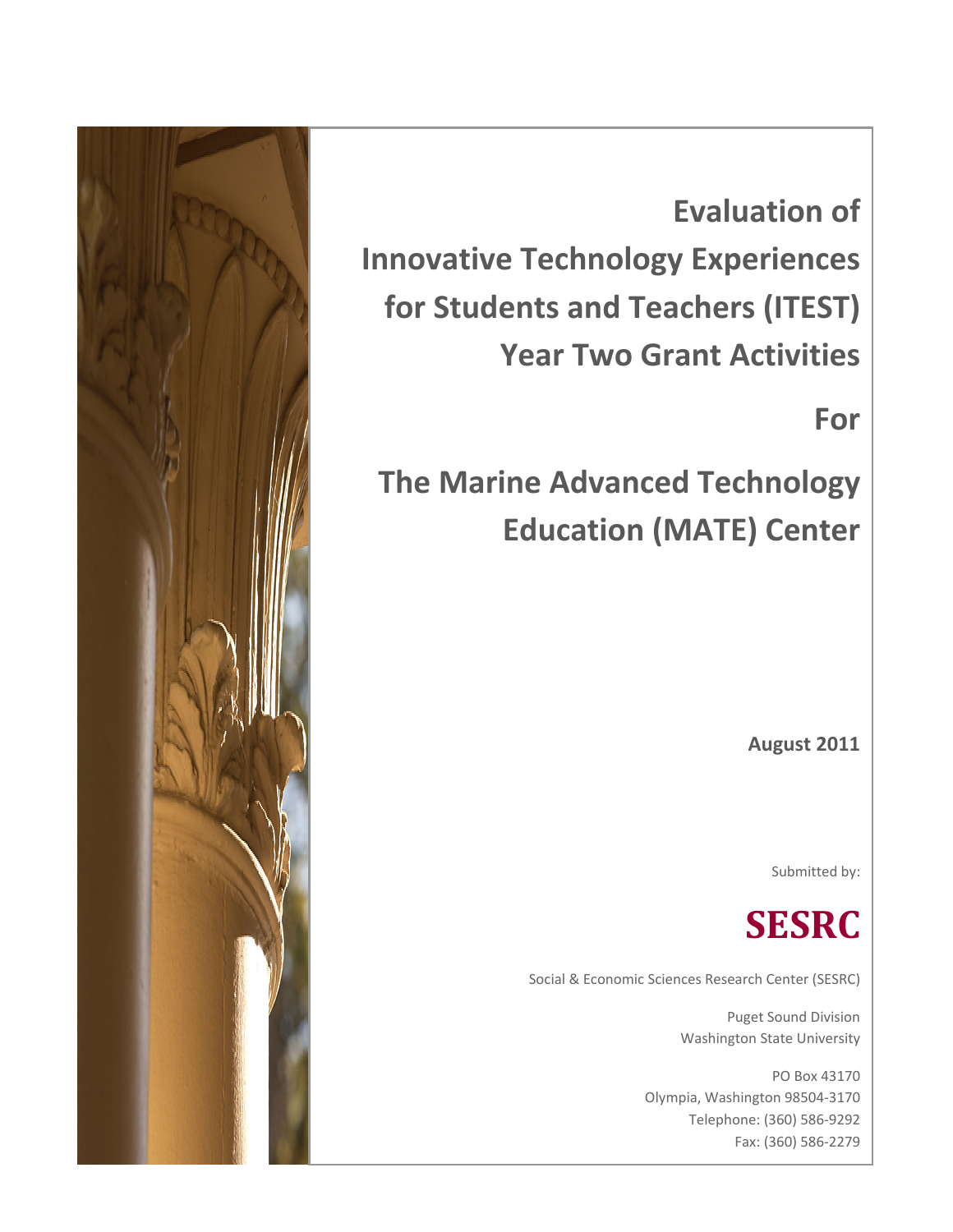# **Evaluation of Innovative Technology Experiences for Students and Teachers (ITEST) Year Two Grant Activities**

**For**

**The Marine Advanced Technology Education (MATE) Center**

Candiya Mann & Kyra Kester

August 2011



Social & Economic Sciences Research Center‐Puget Sound Division 203 E. 4th Avenue, Suite 521 P.O. Box 43170 Olympia, WA 98504‐3170 (360) 586‐9292 Fax: (360) 586‐2279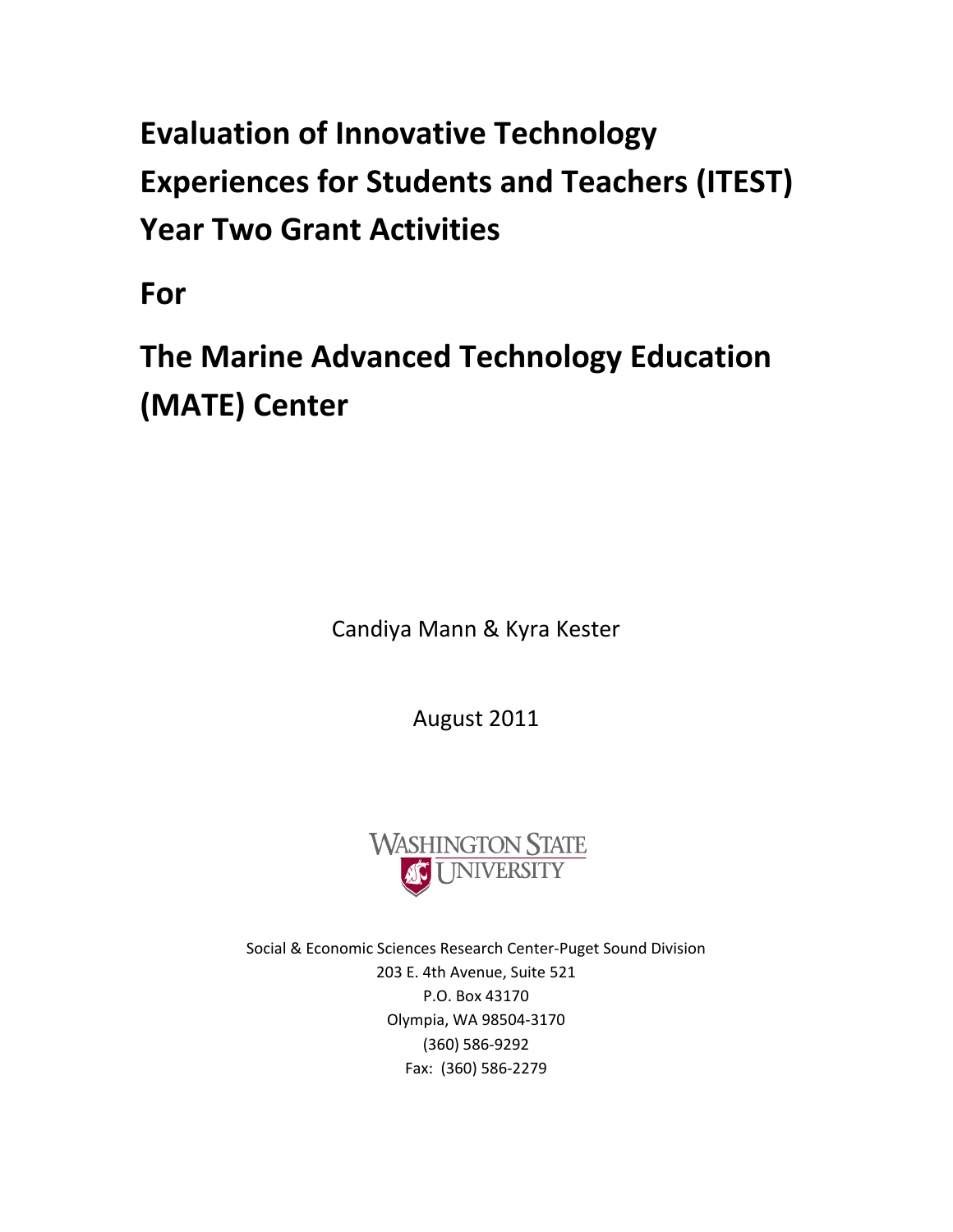### SPONSORSHIP

Support for this project was provided by the Marine Advanced Technology Education (MATE) Center and the National Science Foundation.

### ABOUT SESRC

The Social and Economic Sciences Research Center (SESRC) at Washington State University is a recognized leader in the development and conduct of survey research.

SESRC‐Puget Sound Division provides technical services and consultation to assist clients in acquiring data, understanding what data means, and applying that information to solving problems. The SESRC Puget Sound Division specializes in research design, data collection and analysis, using both qualitative and quantitative methods. The Division also provides interpretive reports, policy studies, presentations and consulting services directly to individual clients, organizations and consortia.

### ACKNOWLEDGEMENTS

The author would like to thank the management at the MATE Center for their leadership, coordination, and helpful suggestions. We are also grateful to the regional coordinators and their support staff, who made themselves available for interviews and provided valuable insights into the project. Finally, this project would not have been possible without the generous and thoughtful input contributed by the student participants, faculty/mentors, and parents who completed surveys.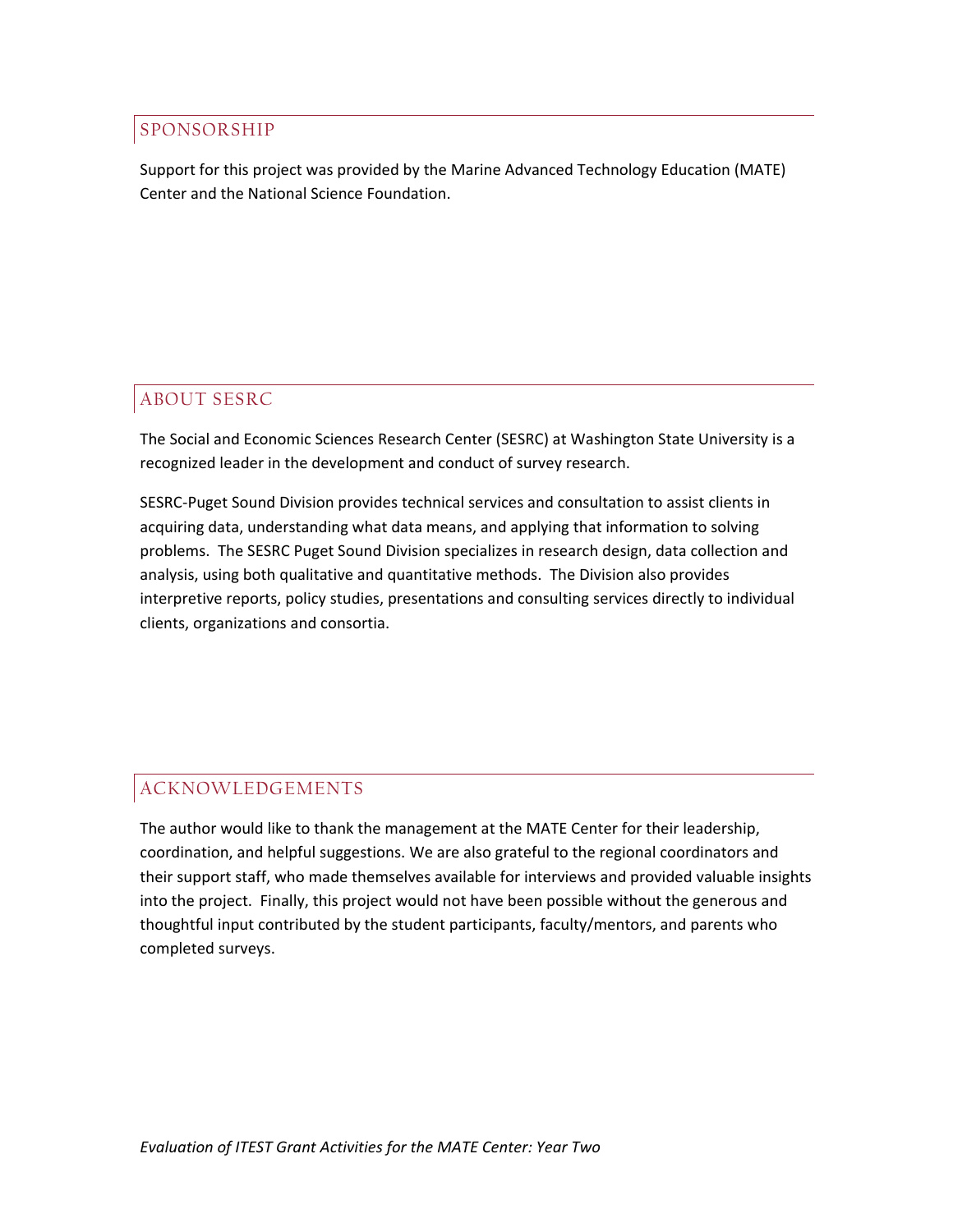## **TABLE OF CONTENTS**

| Project Strategy 1: Provide Professional Development, including Workshops and Summer     |
|------------------------------------------------------------------------------------------|
| Project Strategy 2: Support the Development of the SCOUT (Entry Level) ROV Class  17     |
| Project Strategy 3: Modify Career Guidance Resources to Better Suit Middle & High School |
|                                                                                          |
|                                                                                          |
|                                                                                          |
|                                                                                          |
|                                                                                          |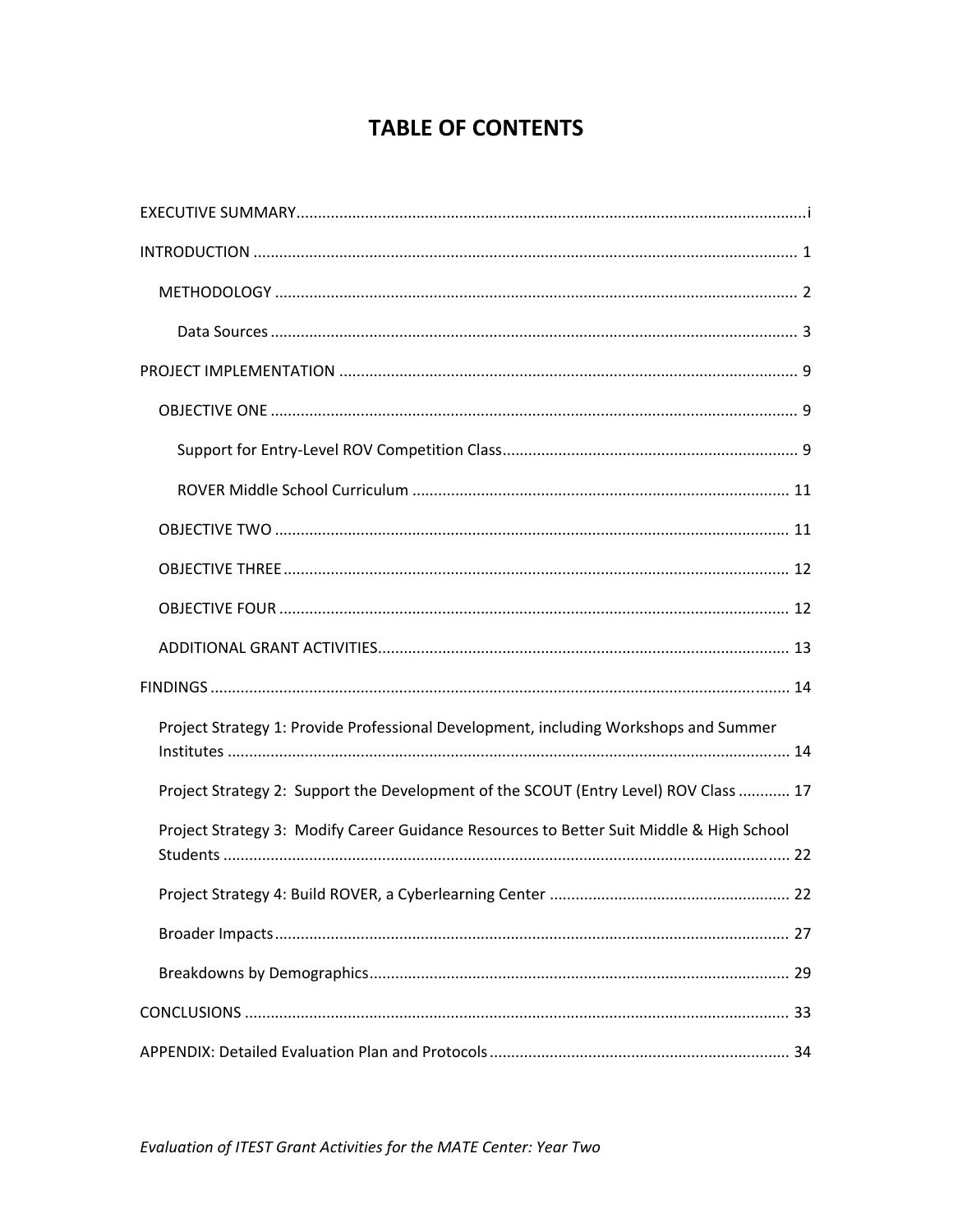# **EXECUTIVE SUMMARY**

# **Evaluation of Innovative Technology Experiences for Students and Teachers (ITEST) Grant Activities**

**For**

# **The Marine Advanced Technology Education (MATE) Center**

BY: CANDIYA MANN & KYRA KESTER SOCIAL & ECONOMIC SCIENCES RESEARCH CENTER, PUGET SOUND OFFICE WASHINGTON STATE UNIVERSITY AUGUST 2011

In September 2009, the National Science Foundation (NSF) funded the Marine Advanced Technology Education (MATE) Center's proposal for an Innovative Technology Experiences for Students and Teachers (ITEST) grant. Through this grant, the MATE Center planned to support middle school students and teachers by expanding the entry-level (SCOUT class) ROV competition, providing marine STEM career information targeted to this age range, and building ROVER, a cyber‐learning center, to support them.

The evaluation is based on multiple data sources, primarily surveys and interviews, and reflects the input of a variety of stakeholders, including middle school students, teachers, parents, regional coordinators, community college students, and MATE management and staff. This report covers grant activities that took place between July  $1^{st}$ , 2010 and June 30<sup>th</sup>, 2011, the second year of the grant. Year-to-year comparisons will be included in next year's final, summative report. This report describes the project implementation as well as the preliminary findings for each of the research questions. The implementation is discussed by project objective, while the evaluation findings are reviewed by project strategy. This structure mirrors the evaluation design.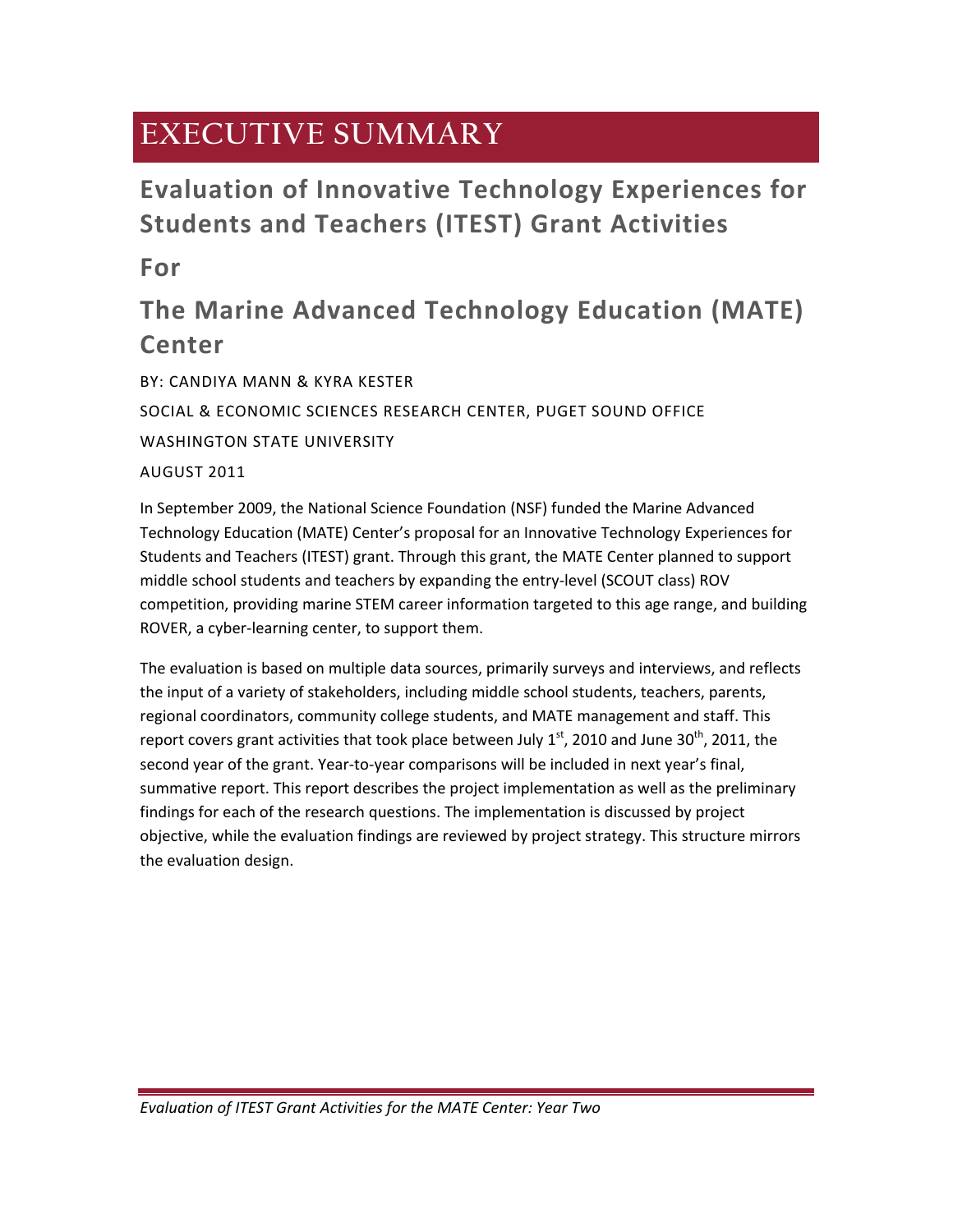# **Project Implementation**

In the second year of the grant, the MATE Center made progress in implementing all four grant objectives.

**Objective 1: Build the support infrastructure for an entry‐level ROV competition class** 

In the second year of the grant, the MATE Center continued its roll‐out of targeted support for the entry-level (SCOUT) ROV competition class, from four to eight regions that cover the country from coast‐to‐coast: Monterey Bay, Pacific Northwest, New England, Southern California, Florida, Mid Atlantic, Oahu and the Great Lakes.

Teacher and student workshops were offered in all regions. The MATE Center provided additional support for the teachers through its week‐long beginner‐level Summer Institute, held in Monterey, California, July  $12^{th}$ -18<sup>th</sup>, 2010.

An important component of the support for the SCOUT class was the middle school, ROV‐ focused STEM curriculum. In collaboration with the MATE Center, the Shedd Aquarium drafted the curriculum, which was distributed to teachers throughout the ROV competition network.

**Objective 2: Increase ocean STEM career awareness and present trajectories to those careers for middle and high school audiences**

The MATE Center researched and assessed existing career resources for middle and high school audiences. They also beta tested the *Exploring Ocean Careers* course with high school students. This course was developed by the MATE Center with an initial focus on serving community college students. In the next year of the grant, the Center plans to complete the following tasks:

- Transition the course to the ROVER (ROV Education and Resources) website, making it publicly available,
- Link the high quality external career resources to the website, and
- Perform advance work towards the goal of creating ROV competition‐focused career videos for middle school students.

### **Objective 3: Build a cyberlearning center**

The ROVER website was launched in September 2010. It contains links to a growing selection of external career and instructional resources, acts as a gateway to the MATE Center's other social media efforts and hosts the competition registration system.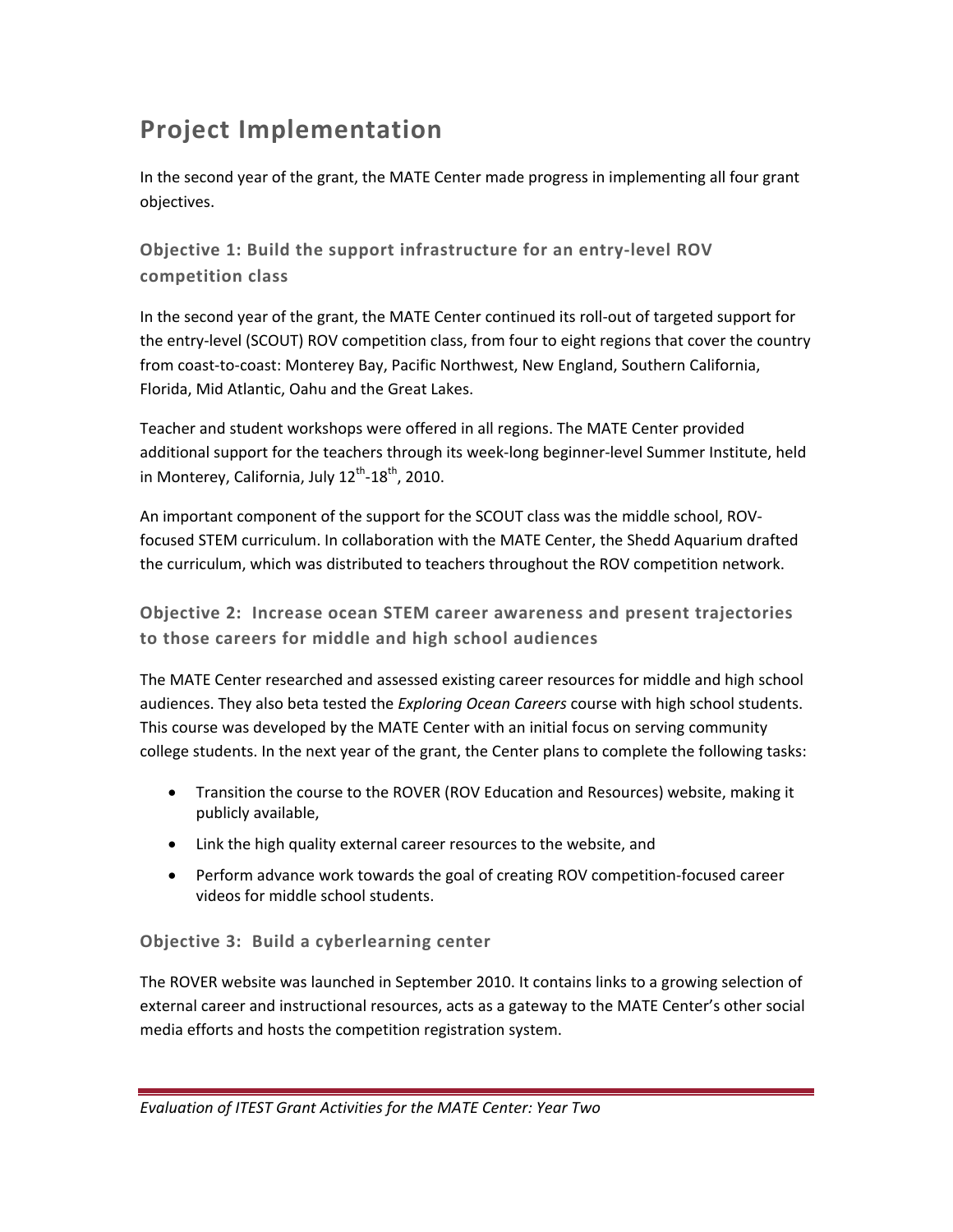### **Objective 4: Evaluate and track project participants**

In the second year of the grant, interview and survey protocols from the first year were refined and new data collection tools were developed and administered to a variety of project stakeholders. Analysis of the multiple data sources provided findings on the project's movement towards the expected outcomes. This report demonstrates the progress made towards Objective Four.

## **Findings**

The evaluation findings indicate that the MATE Center's ITEST project is achieving the expected outcomes. The project strategies that were implemented in the second year of the grant are reviewed below.

### **Project Strategy 1: Provide Professional Development**

- **Increased Confidence Facilitating STEM Learning Experiences:** At the regional workshops, the percentage of teacher respondents who rated themselves as "very comfortable" facilitating STEM learning experiences for students rose from 40% in the pre-workshop surveys (N=45) to 54% in the post- surveys (N=39). After the training, 95% indicated that they felt less concerned about designing and building an ROV.
- **Strengthened Commitment to Participate in the Program:** As a result of the workshops, all of the teacher respondents (100%, N=39) stated that they felt more committed to participating in the competition.
- **Increased Awareness/Understanding of Ocean STEM Careers:** In the follow‐up survey conducted six months after the week‐long Summer Institute, all of the respondents indicated that the Institute helped them understand the knowledge and skills needed for marine occupations (100%, N=8 out of the 13 total attendees) and the current technologies used in the marine field (100%).

**Project Strategy 2: Support the Development of the SCOUT (Entry Level) ROV Class**

- **Increased Awareness of STEM Careers:** After building their ROV, 80% of the students surveyed (N=267) indicated that they knew more about careers in marine STEM.
- **Increased Interest in STEM Careers:** Roughly two‐thirds of the students (64%, N=267) stated that their ROV project made them more interested in a marine career, and 65% of the teachers (N=56) observed an increase in their students' interest in pursuing a STEM career.
- **Increased Interest in STEM:** Two thirds of the students (66%, N=267) indicated that their ROV project made them want to learn more about ocean STEM. Eighty‐one percent (81%, N=56) of the teachers and 91% of the parents (N=130) observed greater interest among the students in learning STEM.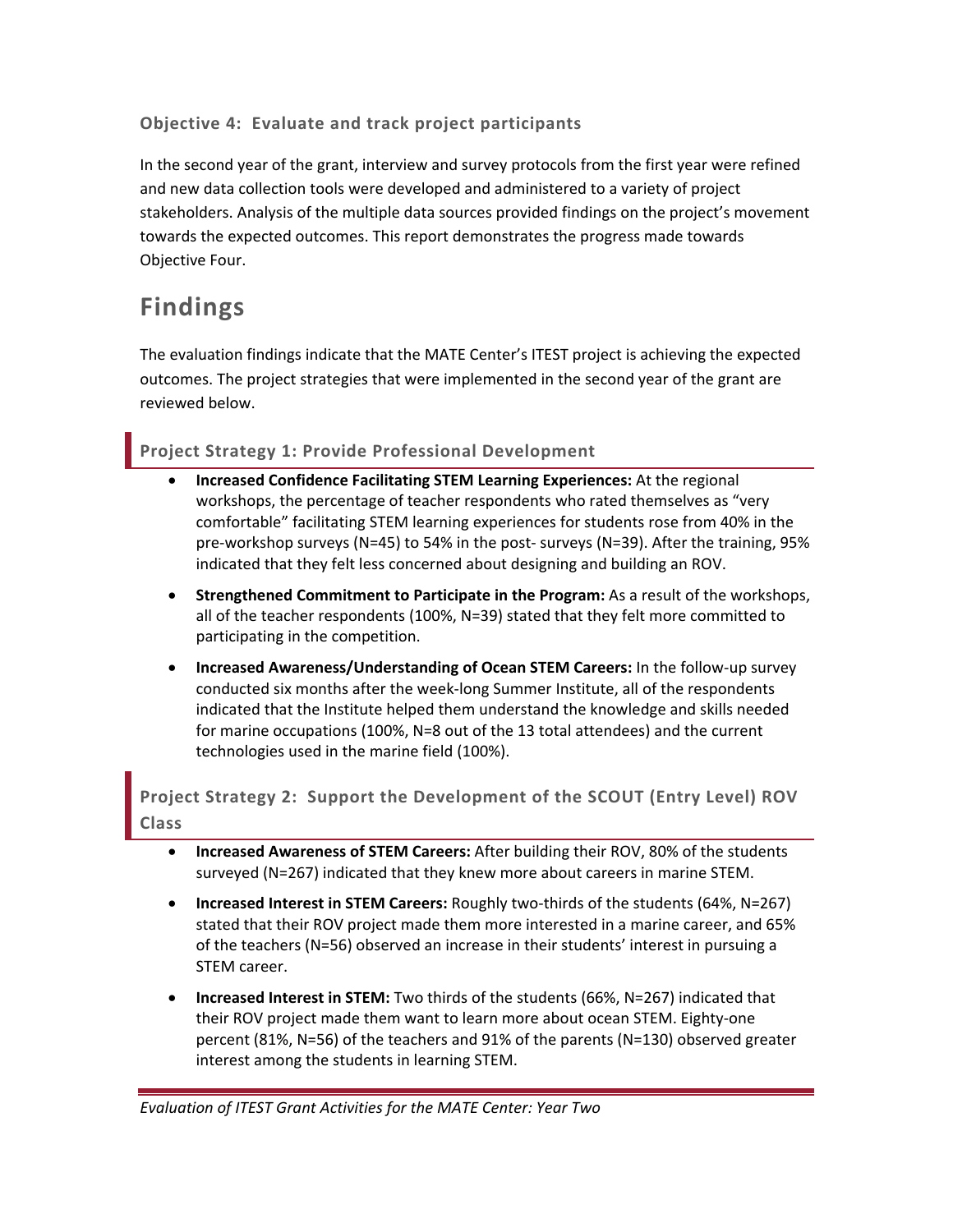- **Increased STEM Knowledge & Skills:** The majority of the teachers (91%, N=56) observed improvements in their students' STEM knowledge and skills. Parents (N=130) reported that building an ROV contributed to improving their children's grades in engineering/robotics (54%), science (40%), math (32%) and computers (24%).
- **Increased SCANS Skills:** Ninety‐five percent (95%, N=56) of the teachers observed increases in their students' skills in team building, problem solving, and/or critical thinking. Sixty percent (60%, N=130) of parents reported that their children were better able to work with others; 60% indicated that their child's self confidence improved; and 30% marked that their child was better organized.
- **Increased Parental Support of Their Children's Interest in STEM:** Eighty‐two percent (82%, N=130) of the parents indicated that participation in the ROV program changed how they envisioned their child's future, making it easier to picture their child with a STEM career.
- **Overall Rating of MATE Center Support:** After the competition season, 61% of the teachers (N=56) rated the support provided by MATE as excellent, and 31% provided a rating of good, an overall positive rating of 92%.
- **Review of Curriculum Materials:** Preliminary feedback about the curriculum, provided by teachers testing the beta version, has been extremely positive, with reviewers indicating that the curriculum materials are at the appropriate level for a middle school audience.

**Project Strategy 3: Modify Career Guidance Resources to Better Suit Middle and High School Students**

This strategy is still in the early implementation stages so no evaluation findings are available yet.

### **Project Strategy 4: Build ROVER, a Cyberlearning Center**

- **Increased Access to Career and Instructional Resources:** The website is populated with an extensive and growing selection of links to internal and external resources: 701 at last count.
- **Use of Website and Resources:** There are many indications that the website and resources are being used, including the website user registration survey (N=703), Twitter followers (104), Facebook "likes" (134), Flicker photos (1,850 photos with 2,921 views), YouTube videos (123 videos with 30,133 views) and ROV competition registrations (2,173).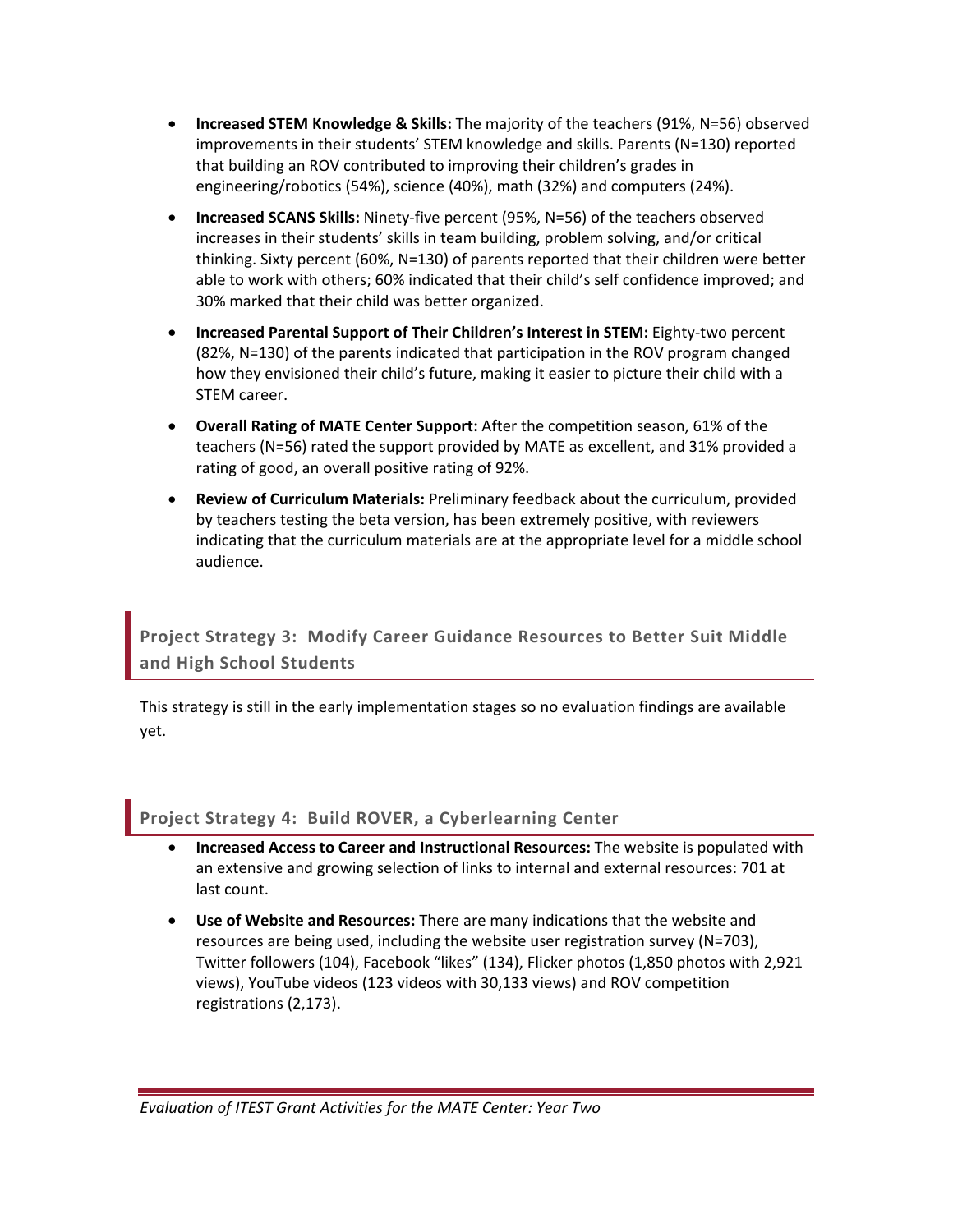### **Broader Impacts**

The MATE Center's ITEST activities have been leveraged in ways that were unanticipated during the writing of the proposal. These "broader impacts" fall into three main categories:

- 1. Leveraging ITEST activities/funding to raise additional funding by regional coordinators, teachers, schools, and student teams
- 2. Using ROVs and ROV-based activities outside of the competition by teachers and students
- 3. Involving college students to mentor middle school ROV teams in several competition regions

## **Student Findings by Demographics**

According to the demographic data in the surveys (N=267), the students were about one‐third female (35%), half (50%) were of minority backgrounds, 44% came from high poverty areas, and 5% reported that they had disabilities requiring accommodations.

Overall, there were few statistically significant differences by gender, ethnicity, disability status or socioeconomic status, indicating that the ROV program was effective in producing positive results for under‐represented students as well as the students who traditionally participate in STEM learning opportunities.

In many cases, the significant differences were in the measures of STEM knowledge, interest, and awareness *prior* to participation in the program, which is not surprising if the under‐ represented students had less exposure to the subject matter before joining the program.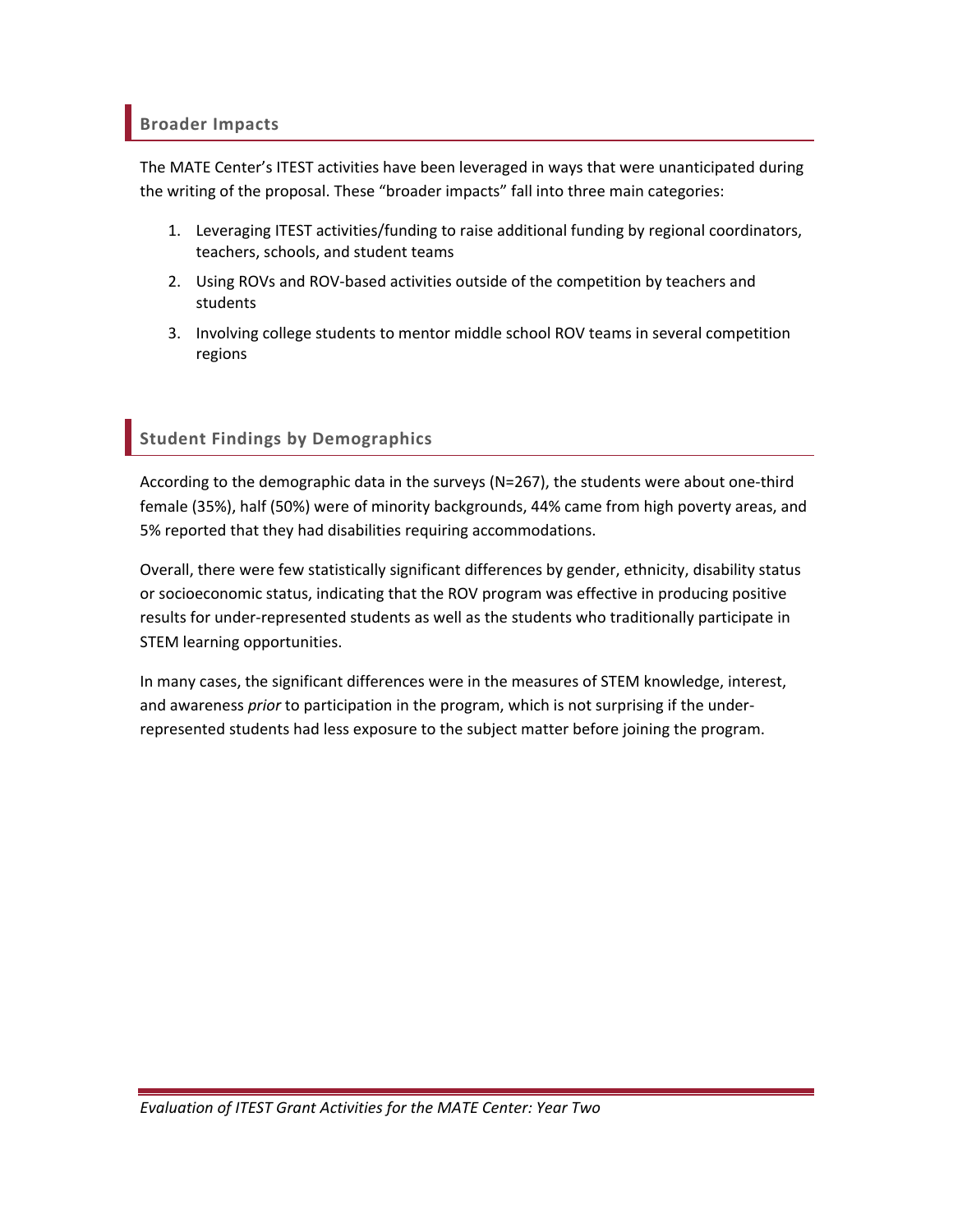# **INTRODUCTION**

In September 2009, the National Science Foundation (NSF) funded the Marine Advanced Technology Education (MATE) Center's proposal for an Innovative Technology Experiences for Students and Teachers (ITEST) grant. The MATE Center's ITEST program, titled *MATE ROV Competitions: Providing Pathways to the Ocean STEM Workforce*, leveraged their extensive network of remotely operated vehicle (ROV) student competitions. In the past, the ROV competitions mainly focused on students at the high school, college, and university levels. This grant enabled the MATE Center to support middle school students and teachers by expanding the entry-level (SCOUT class) ROV competition, providing marine STEM career information targeted to this age range, and building ROVER, a cyber‐learning center, to support them.

As stated in the proposal, the objectives are fourfold:

- Objective 1: Build the support infrastructure for an entry‐level ROV competition class by
	- o a) providing professional development and student support workshops in after‐school and informal settings; and
	- o b) developing, adapting, and enhancing ROV‐focused STEM curriculum materials.
- Objective 2: Increase ocean STEM career awareness and present trajectories to those careers for middle and high school audiences.
- Objective 3: Build a cyberlearning center to
	- o a) foster collaboration and increase communication among students, educators, parents, and working professionals; and
	- o b) improve access to STEM instructional resources. (In this project, cyberlearning refers to the use of cyberspace or "cyberconnections" to advance learning.)
- Objective 4: Evaluate and track project participants to determine the impact on a) students' STEM knowledge, skill development, and inclination to pursue STEM education and careers; and b) teachers' confidence in facilitating STEM learning experiences and delivering career information.

This report covers grant activities that took place between July  $1<sup>st</sup>$ , 2010 and June 30<sup>th</sup>, 2011, the second year of the grant. Year‐to‐year comparisons will be presented in next year's final, summative report. The results are presented below in two chapters. The first chapter, *Project Implementation,* describes how the ITEST grant has been implemented in the second year. The second chapter, *Findings*, discusses the results of the outcome evaluation. This chapter covers the evaluation questions listed in the methodology section below and includes analysis by demographics.

The MATE Center's ITEST grant evaluation was performed by the Puget Sound Division of the Social and Economic Sciences Research Center at Washington State University.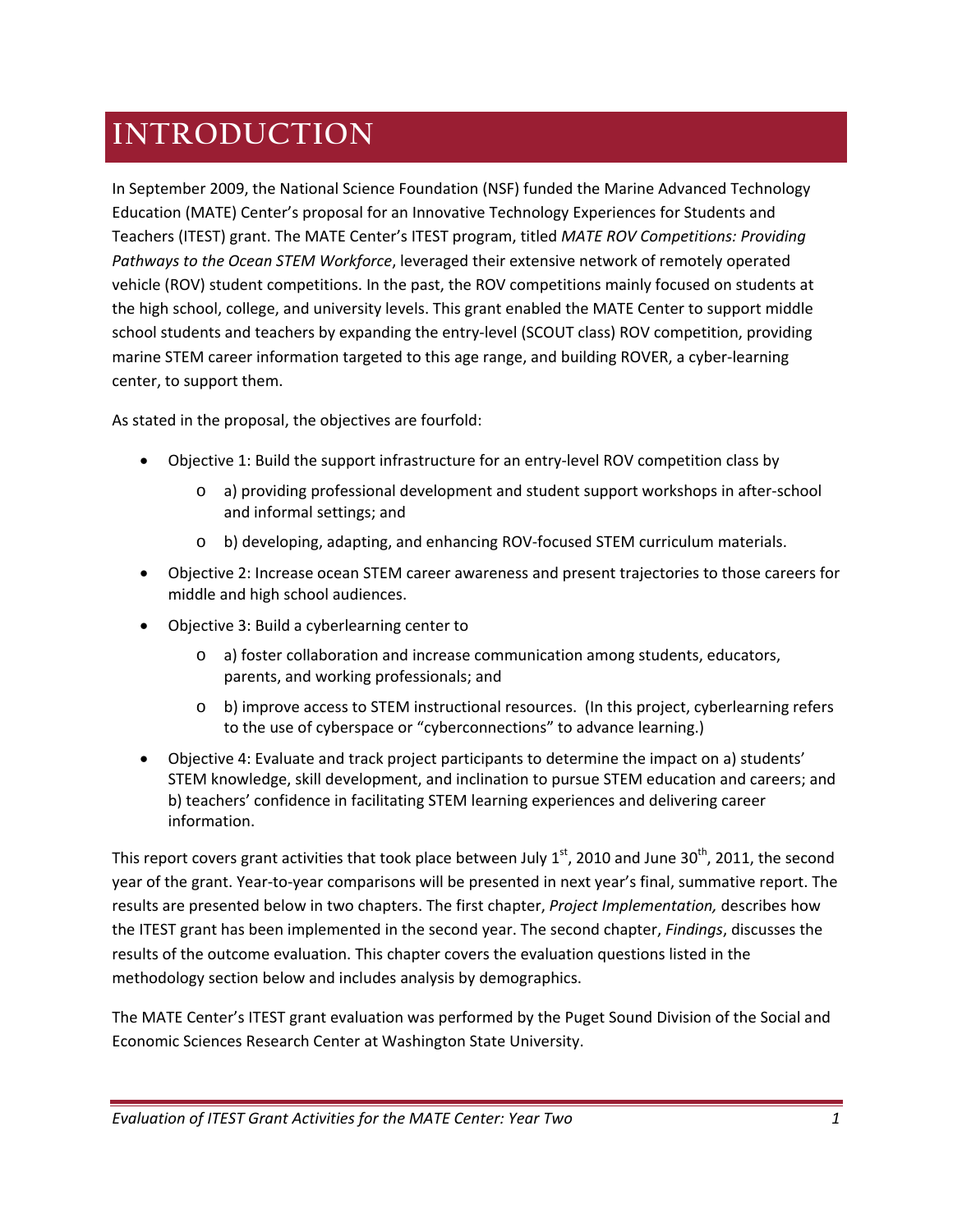# **METHODOLOGY**

The evaluation connects each of the project strategies with research questions and expected outcomes of the project. These strategies and research questions are presented below. Please see the Appendix for the detailed evaluation plan, including the expected outcomes, data sources, and evaluation schedule.

| <b>Project Strategy</b>                                                                | <b>Research Questions</b>                                                                                                                                                                                                                                                                                                                          |
|----------------------------------------------------------------------------------------|----------------------------------------------------------------------------------------------------------------------------------------------------------------------------------------------------------------------------------------------------------------------------------------------------------------------------------------------------|
| 1. Provide professional<br>development: workshops and<br><b>Summer Institutes</b>      | 1.1. Did the teachers gain confidence facilitating STEM learning experiences<br>through the workshops?                                                                                                                                                                                                                                             |
|                                                                                        | 1.2. What was the impact of the workshops on the teachers' decision to<br>participate in the ROV competition?                                                                                                                                                                                                                                      |
|                                                                                        | 1.3. Did attendance at the Summer Institutes lead to greater<br>awareness/understanding of ocean STEM careers?                                                                                                                                                                                                                                     |
| 2. Support the development<br>of the SCOUT (Entry Level)<br><b>ROV Class</b>           | 2.1. To what extent did participating in the ROV program lead to an increase<br>in the students' interest in STEM and STEM careers? Did educators and<br>parents observe an increase in the students' interest in STEM and STEM<br>careers as a result of the program? An increase in the students' STEM<br>knowledge and skills and SCANS skills? |
|                                                                                        | 2.2. Did participating in the workshops (or observing the competitions) lead to<br>an increase in the parents' support of their children's interest in STEM<br>careers?                                                                                                                                                                            |
|                                                                                        | 2.3. Were the curriculum materials and workshops at the appropriate level for<br>a middle school audience?                                                                                                                                                                                                                                         |
|                                                                                        | 2.4. What was the impact of the workshops and other support on the teams'<br>ability to build an ROV and participate in the regional competitions?                                                                                                                                                                                                 |
| 3. Modify career guidance<br>resources to better suit<br>middle & high school students | 3.1. Has the Exploring Ocean Careers course and web site been modified so<br>that the appeal, information and delivery are appropriate for the middle and<br>high school audience?                                                                                                                                                                 |

### **Table 1: Project Strategies and Research Questions**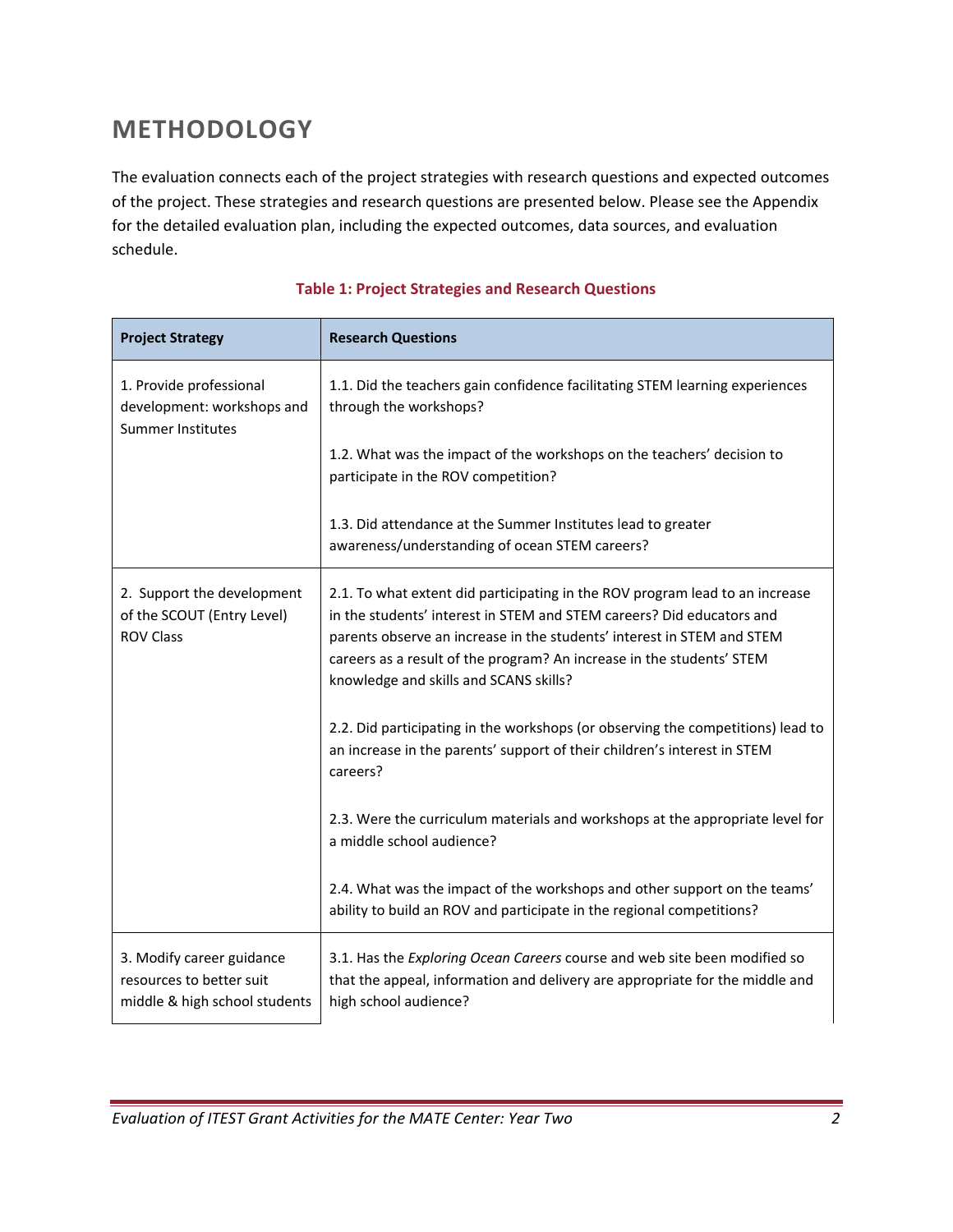| <b>Project Strategy</b>                   | <b>Research Questions</b>                                                                                                                                 |
|-------------------------------------------|-----------------------------------------------------------------------------------------------------------------------------------------------------------|
|                                           | 3.2. Did students, educators and parents use the career guidance tools? Did<br>their awareness of ocean STEM careers increase as a result of these tools? |
| 4. Build ROVER, a<br>cyberlearning center | 4.1. Has ROVER increased access to career and instructional resources?<br>Increased use of the resources?                                                 |
|                                           | 4.2. To what extent were the website users satisfied with the ease-of-use of<br>the website? With the materials available through the website?            |
|                                           | 4.3. Has ROVER increased communication between students, educators,<br>industry professionals, and parents?                                               |
|                                           | 4.4. Did the availability of ROVER affect the teams' ability to build an ROV and<br>participate in the regional competitions?                             |

## DATA SOURCES

The evaluation relies upon multiple sources of data. The data collection includes input from a variety of stakeholders, including students, teachers, parents, regional coordinators, college students helping with grant implementation, and MATE staff. Below are descriptions of each of the data sources.<sup>1</sup> All of the surveys were developed in collaboration with MATE staff and regional coordinators.

### **ROV Competitions**

At the ROV competitions, input was solicited from as many stakeholders as possible, including students, teachers, parents, and judges/volunteers. In the second year of the grant, the competition survey method changed from a mix of online and paper with hand data entry to all paper surveys in a "scannable" format. Data entry was completed by scanning the surveys and entering the written comments by hand. Data analysis was performed with the Statistical Package for the Social Sciences (SPSS).

Student, teacher, and parent surveys were administered at the Monterey, Florida, Great Lakes, Pacific Northwest, Southern California and New England regional events. The ITEST events at the Oahu region happened after the close date for this report so they are not included. Surveys were not administered in the Mid‐Atlantic region.

**<sup>1</sup>** Please see Appendix for survey and interview protocols.

*Evaluation of ITEST Grant Activities for the MATE Center: Year Two 3*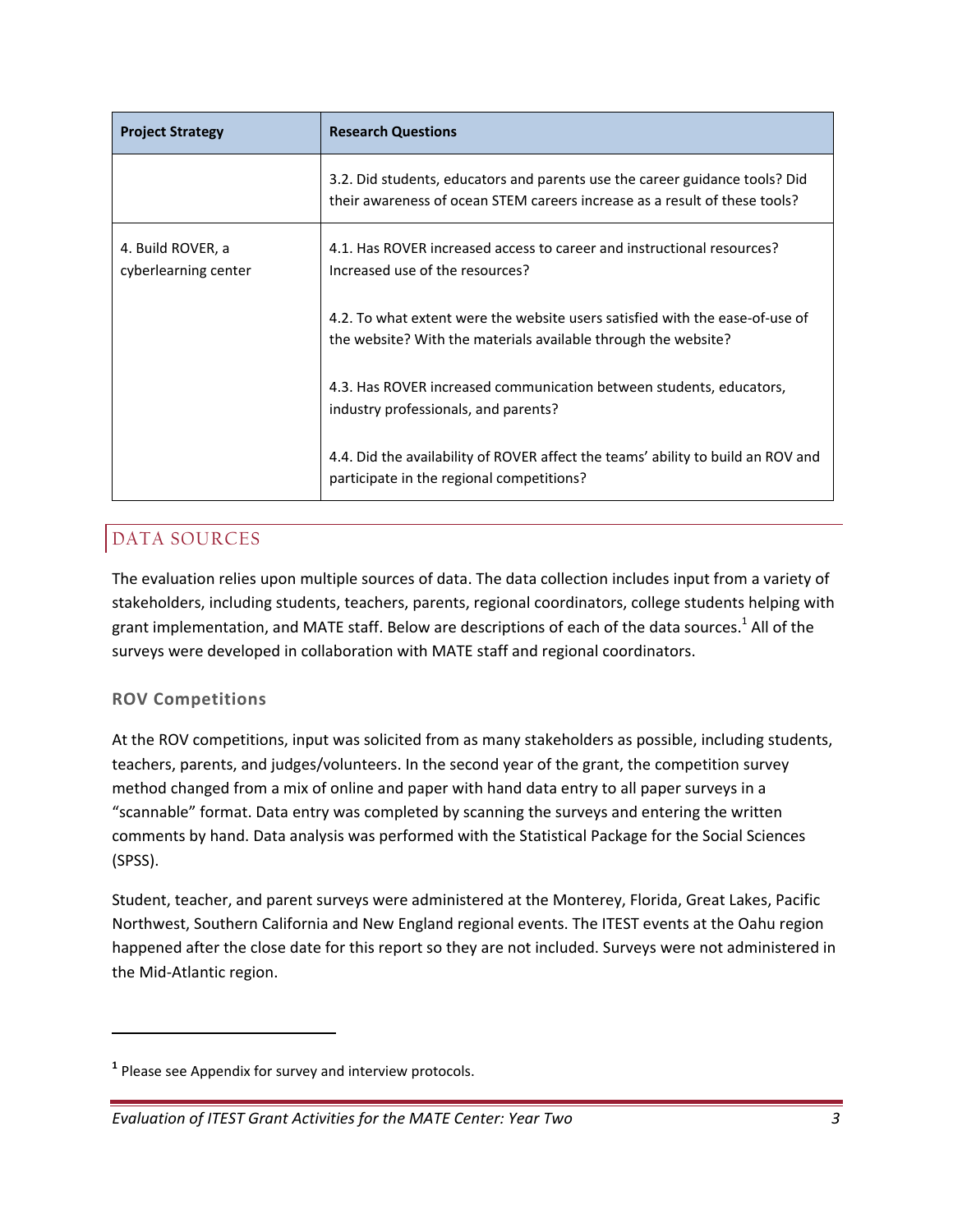#### **STUDENTS**

At the ITEST SCOUT class competitions, students were asked to complete surveys. The survey protocol was a modified version of the student survey that has been administered to more than 3,000 students over the past five years at regional and international ROV competitions. The survey covered the following topics: awareness and interest in ocean STEM careers, increased desire to take STEM courses due to involvement in the program, awards/honors received as a result of competition experience, and self-assessment of change in STEM knowledge.

#### **TEACHERS**

Teachers also completed surveys at the ITEST SCOUT class competitions. The survey protocol was a modified version of the faculty/mentor survey that has been administered to more than 700 respondents over the past five years at ROV competitions. The survey addressed topics such as the value of the competition, incorporation of competition into course curriculum, interest in participating in future competitions, assessment of change in their students' STEM knowledge and skills, SCANS skills, and interest in STEM careers, and related topics.

In the first year of the grant, a separate web survey was conducted in order to ask the teachers participating in the ITEST grant‐funded activities some additional questions. (The post competition surveys are administered to all regional event participants, not only the ITEST program participants.) The web survey had a very low response rate so in the second year of the grant, the web survey was discontinued, and a few additional questions were added to the post-competition survey. The new questions asked the respondents to rate the ROV program and the support they received and to report on the obstacles they faced.

#### PARENTS

In contrast to the student and teacher surveys, which have been conducted for years at MATE ROV competitions, year one of the grant was the first time parent input was solicited. Parents responded enthusiastically and seemed to appreciate the opportunity to provide input. The surveys were implemented again in the second year of the grant. Next year, there are plans to translate the survey into Spanish in order to promote even wider participation by family members in the evaluation, especially in regions with large Spanish‐speaking populations, such as Florida and Southern California.

Parent surveys addressed the topics of parental support of their children's interest in STEM and STEM careers, the value of the competition, and changes they have observed in their children since they became involved in the program.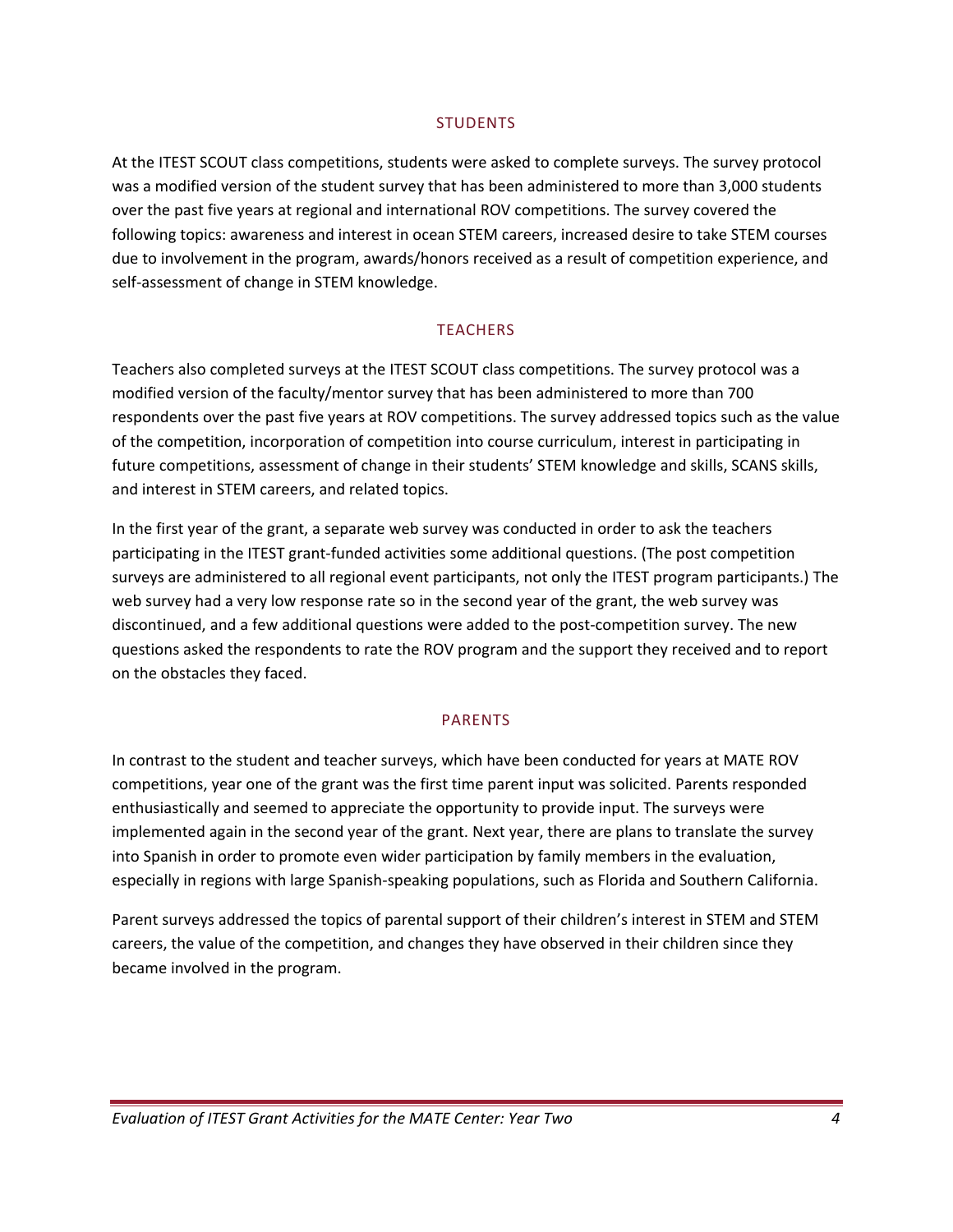#### **JUDGES**

In the second year of the grant, input was solicited for the first time from industry representatives serving as judges at the competitions. In order to minimize the surveying burden on the regional coordinators, this survey was only conducted at the international competition. At the next regional coordinator meeting, the coordinators will be invited to use this survey as well, on an optional basis. This survey collects information on the judges' experience at the competition, whether they feel it was a worthwhile use of their time, the skills of the students they observed, their opinions on the usefulness of the competition in preparing future employees and their demographics.

**Regional Workshops**

### PRE AND POST TEACHER WORKSHOP SURVEYS

Pre and post paper surveys were administered to teacher workshop attendees in the Monterey, Pacific Northwest, New England and Florida regions at the beginning of the workshop day and at the end of the training. The surveys addressed issues of teacher confidence facilitating STEM learning experiences, commitment to bringing a team to competition, concerns about mentoring students in designing and building an ROV, expectations of the workshops, and additional ways that the regional coordinators and the MATE Center could support the participants. Surveys were tallied in Microsoft Word and Excel.

**Summer Institute**

#### IMMEDIATE FEEDBACK AND SIX‐MONTH FOLLOW‐UP SURVEYS

The evaluation of the Summer Institutes was a two-step process, collecting feedback from the participants immediately after the Institute (using the Institute feedback surveys) then again a few months later (using the Institute follow-up surveys). The feedback survey had a response rate of 77% (10 out of 13), and the follow-up survey had a response rate of 62% (8 out of 13). The follow-up surveys intend to measure the Institutes' longer‐term impact and, in particular, to compare participants' actions once they returned to their classrooms with the intentions they had expressed at the close of the Institute.

### **Curriculum**

### TEACHER CURRICULUM FEEDBACK SURVEY

The draft curriculum was distributed to the teachers throughout the competition network, and their opinions about the curriculum were solicited through a feedback form. This survey asked them how they used the curriculum, their level of experience in leading science and technology activities, who they taught with the curriculum, and how they would rate the curriculum overall, the appropriateness of the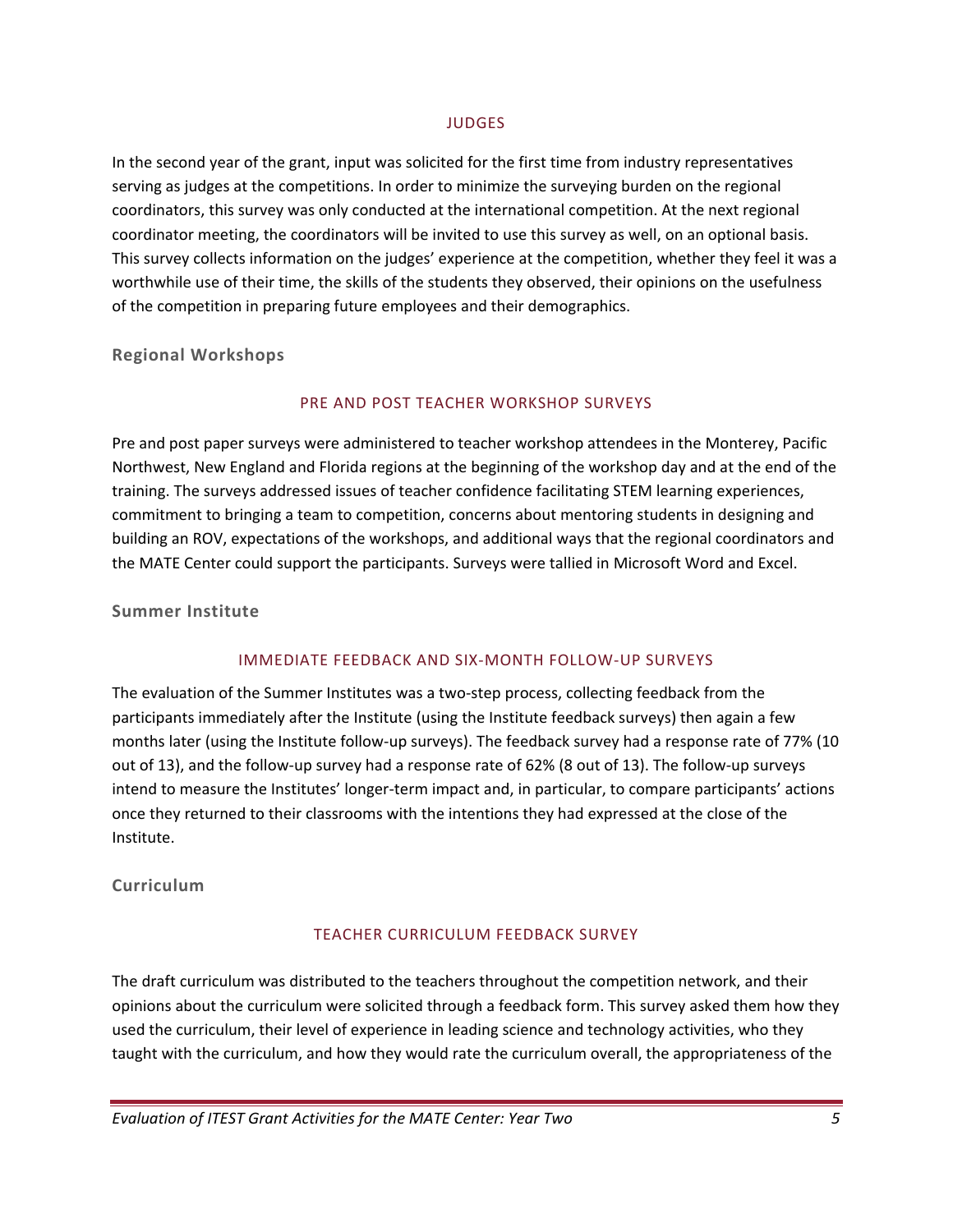content for the middle school audience, the guidelines and background materials for teaching the content, if the curriculum uses appropriate strategies to meet the needs of diverse audiences, and if the curriculum is free of bias. Responses to the feedback form were still being collected at the close of the evaluation period.

### **Other Data Sources**

Additional data sources informing the evaluation include the annual reports turned in by the regional coordinators to the ITEST grant PI, observations of the Pacific Northwest regional competition and the regional coordinators meeting, review of participation data, unsolicited letters sent to the regional coordinators and the MATE Center from students, parents and teachers, and document review, including the curriculum and supporting technical materials and the MATE Center's annual report.

**Challenges of the Evaluation and Lessons Learned**

### SURVEY METHODS

In the first year of the grant, the survey implementation was somewhat uneven, and the data did not cover all of the regions because some of the regional coordinators did not administer them. With the quick project ramp‐up, regional coordinators were pulled in many different directions, and occasionally, survey implementation was forgotten.

In the second year of the grant, several strategies combined to produce much better data. This effort began with the regional coordinators meeting in September of 2010. This meeting was the kick‐off for the second year of the grant. The evaluator shared the results of the first year of evaluation and stressed the importance of the data collection activities. The regional coordinators received a complete set of data collection instruments, along with training on how and when to implement each.

In addition to improving the coordinators' awareness of the data collection expectations, the survey administration method was revised as well. To reduce the burden on the regional coordinators, the post-competition surveys were changed to a format suitable for scanning the resulting data. The surveys were printed at the MATE Center's head office at Monterey Peninsula College and mailed to the regional coordinators with a pre‐filled UPS label and box to return the completed surveys to the evaluator for processing.

This method was very effective, and post-competition surveys were returned by all but one ITEST region.<sup>23</sup> This survey method also reduced the data entry burden on the MATE Center's administrative

<sup>&</sup>lt;sup>2</sup> This survey method was used for the entire MATE competition network, including the non-ITEST regions and the international regions. Over 1,600 student surveys and 350 teacher surveys were returned from the entire competition network in the 2011 season, far surpassing the completion numbers from prior years.

*Evaluation of ITEST Grant Activities for the MATE Center: Year Two 6*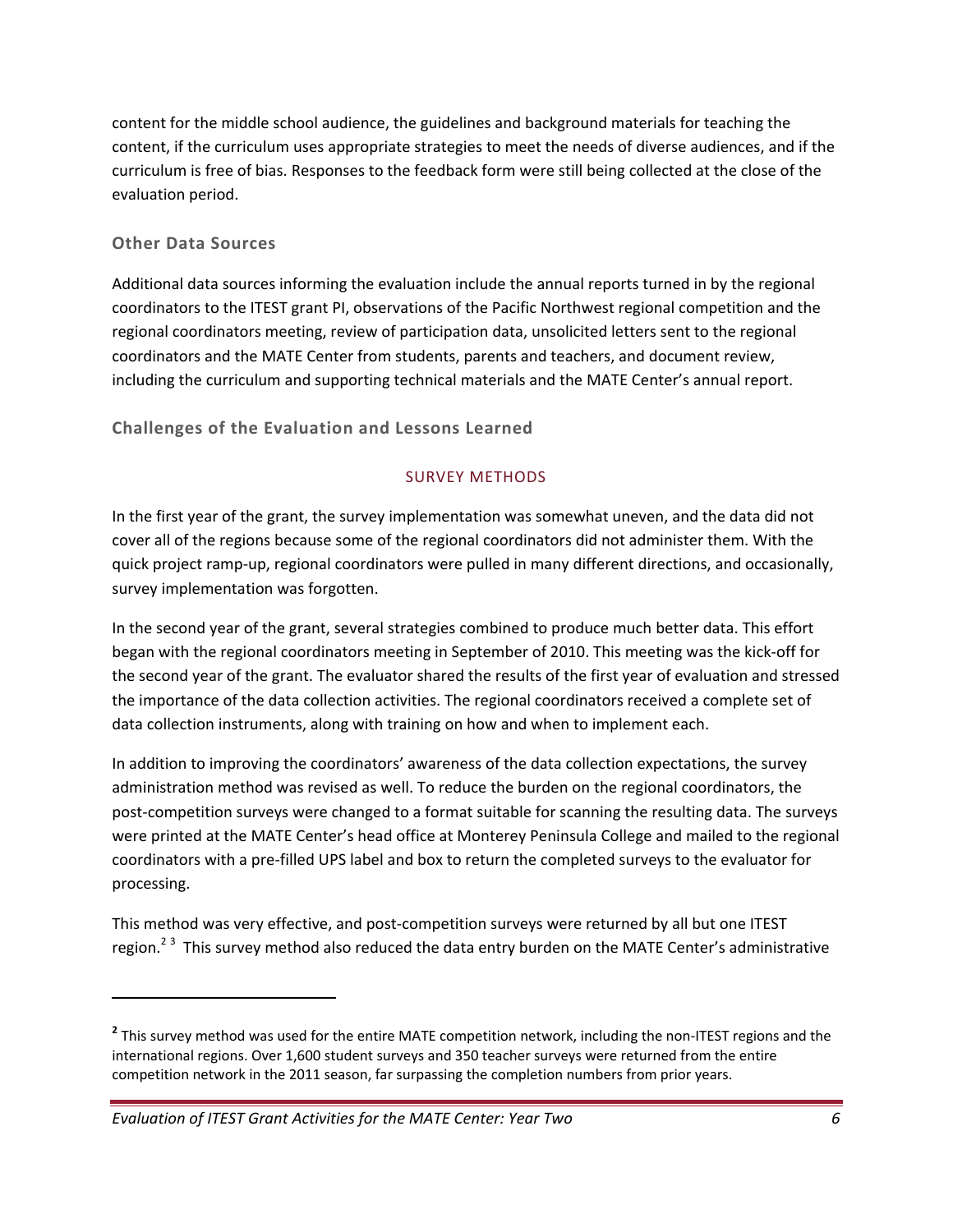assistant, resulted in a quick turn‐around for creating the dataset, and resulted in cleaner, more comprehensive data suitable for more sophisticated analysis.

The downside to this method was the increased costs in printing, shipping, and data entry. Some of the increased costs were one-time expenses, such as transforming the surveys into the format for scanning.

The survey methods for the workshop pre and post surveys were not changed from last year, and there is room for improvement in the survey implementation. Workshop surveys were only returned from four of the eight ITEST regions. Next year, regional coordinators will again be reminded of the importance of collecting this data.

### DEMOGRAPHIC DATA

Last year, student demographic data was collected by asking the regional coordinators to request the data directly from the schools or clubs that sent ROV teams. This method proved to be very cumbersome, sparked privacy concerns among the participating organizations, and resulted in very uneven data of poor quality.

In the second year of the grant, the evaluation moved to an approach relying entirely on self‐reported demographics using the post‐competition surveys. This approach has the advantage of allowing the surveys to be anonymous while still providing the ability to analyze the results by the demographic factors. It has the disadvantage of only measuring the students who made it to the competition.

The first year of the evaluation only included demographic analysis by gender and ethnicity. In the second year, disability status and socio‐economic status were added. In general, socio‐economic status is a sensitive subject. Schools do not like to share information on students' eligibility for Free and Reduced Price Lunch (FRPL), and asking students how much money their family makes raise privacy issues (assuming the students even knew the answer to the question). In order to avoid triggering concerns from schools and parents, the evaluation used the students' home zip codes as a proxy for socioeconomic status. The zip codes were matched to US Census data on the percentage of families with children under 18 living in poverty. Students living in zip codes with greater than national average for families living in poverty were marked as living in high poverty areas. Unfortunately, the 2010 Census data on poverty will not be released until December 2011, thus the 2000 Census data was used for this year's analysis. Next year, the analysis will be performed with the latest poverty data.

In addition, the teacher survey was revised to include more demographic data, and this information was also asked of judges. The goal of these questions is to show the percentage of under‐represented role models that the students come into contact with through the program.

<u> Andrewski politika (za obrazu za obrazu za obrazu za obrazu za obrazu za obrazu za obrazu za obrazu za obrazu</u>

**<sup>3</sup>** It is not clear if the surveys in the Mid‐Atlantic region were not administered or were not returned to WSU‐SESRC for coding and analysis.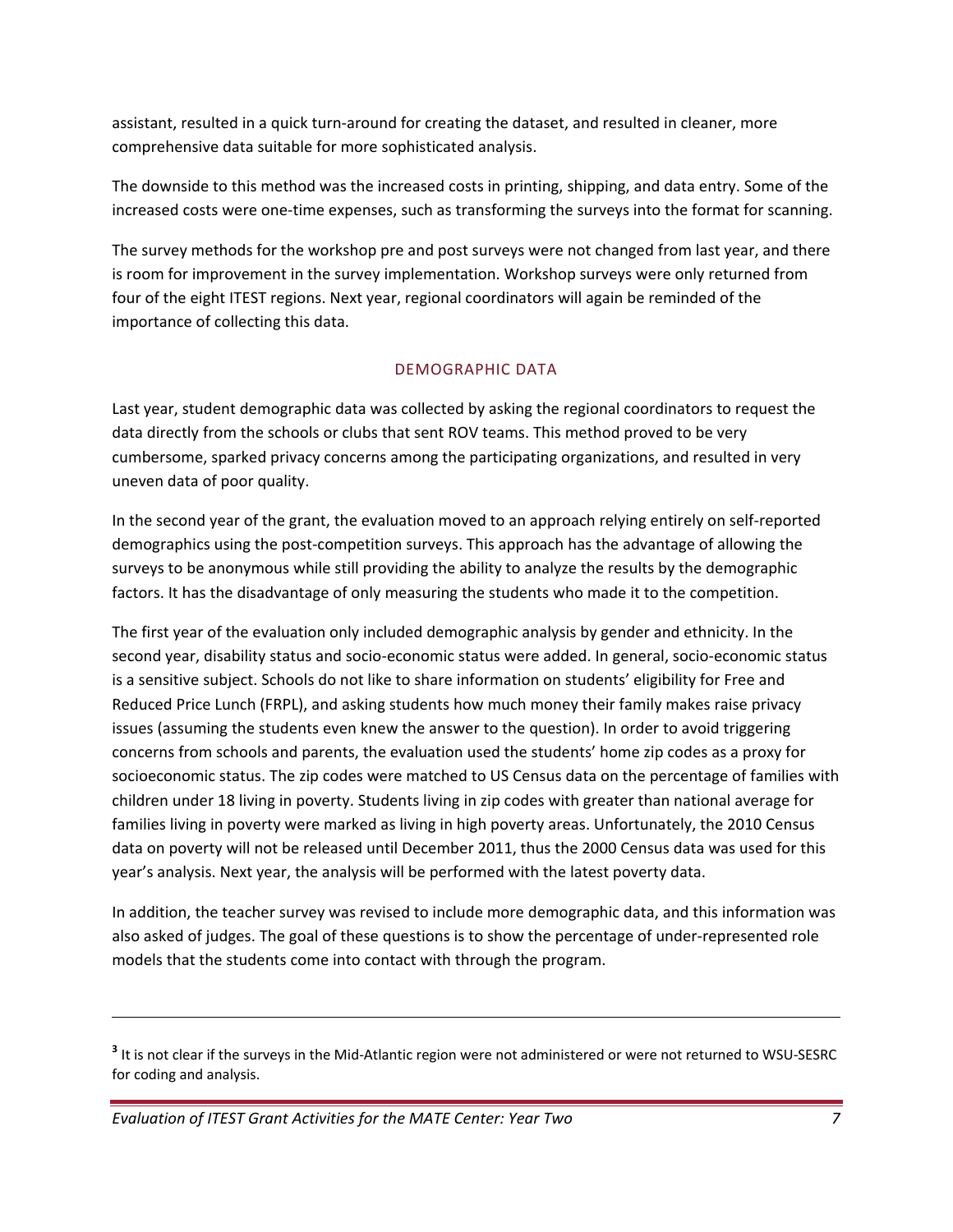#### OTHER CHALLENGES

Within the ROV program, the regional coordinators have considerable latitude in how they implement the competition activities. While the variety of project implementation methods is a strength of the program, it introduces challenges to the evaluation design. The goal is to apply the same evaluation data collection methods to all regions. Some of the original data collection plans had to be changed because they would not be possible in all regions. For instance, the evaluation plan originally called for pre‐ surveys of students prior to attending an introductory workshop about the program. In practice, none of the regions offered an introductory workshop for students. Thus, the student pre‐survey was removed from the evaluation.

One new challenge in the second year of the grant was evaluating the ROVER website usage. This was the first year of the new website, and the webmaster did not discover until the end of the grant year that the Google Analytics software was not capturing usage statistics. As a result, the evaluation relied on peripheral website and resource usage statistics. The software is working correctly now, and better usage information will be available in the third year of the grant. Unfortunately, the lack of data for the second year means that it will not be possible to show usage trends over the course of the grant.

Other basic challenges of the evaluation include the fact that the program does not have direct access to the students prior to the competition so true pre‐post comparisons are not possible; the program takes place in multiple regions across the country, each which brings different strengths and weaknesses that can affect the results, and the grant activities involve a subset of participants in a larger program, which brings the challenge of identifying the ITEST participants.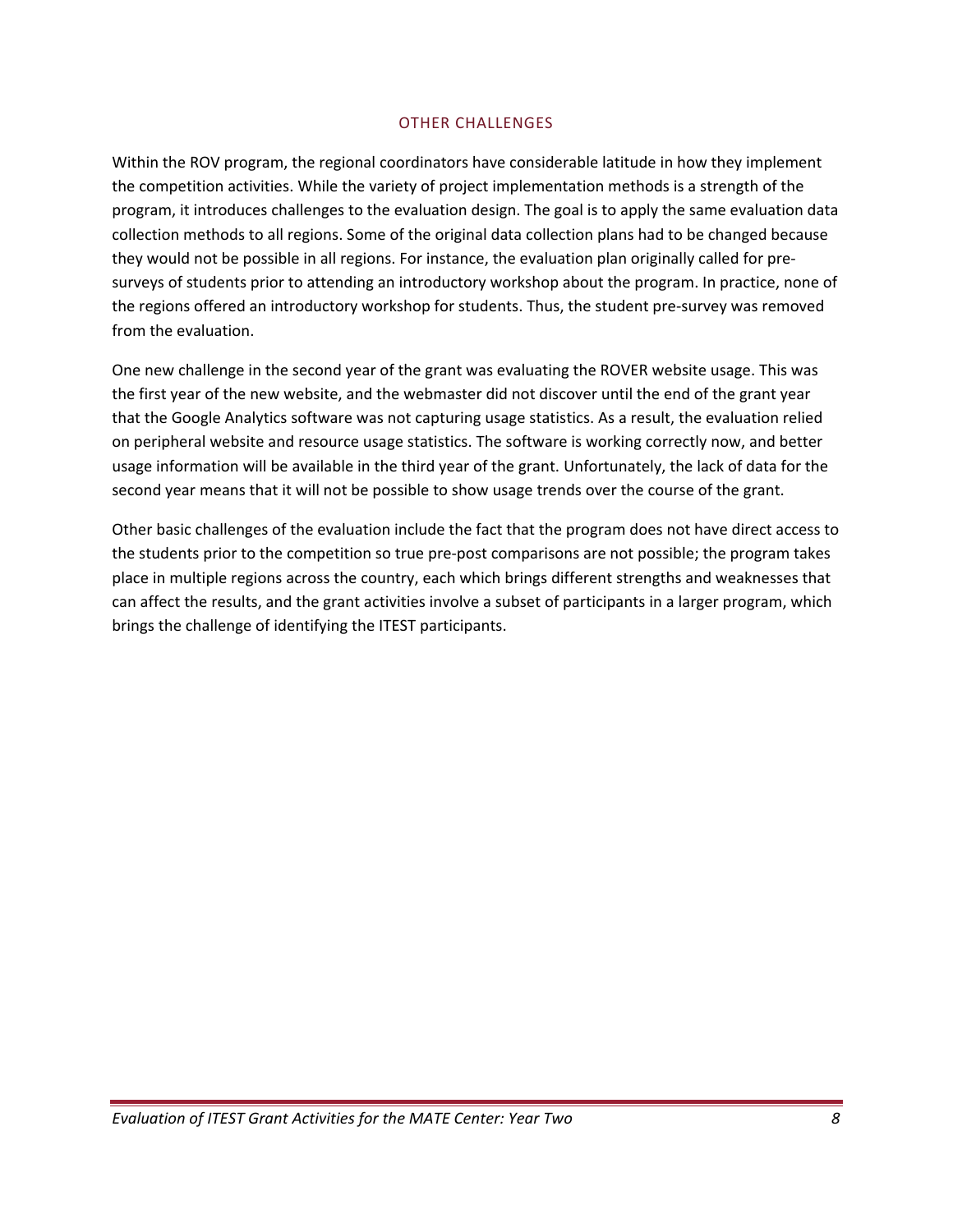# **PROJECT IMPLEMENTATION**

This chapter reviews the progress towards implementing each of the four grant objectives. Each of the objectives is discussed in turn, followed by a summary of additional grant activities that the MATE Center has performed in support of the overall grant.

## **OBJECTIVE ONE**

*Objective 1: Build the support infrastructure for an entry‐level ROV competition class by a) providing professional development and student support workshops in after‐school and informal settings; and b) developing, adapting, and enhancing ROV‐focused STEM curriculum materials.*

### SUPPORT FOR ENTRY-LEVEL ROV COMPETITION CLASS

In the second year of the grant, the MATE Center continued its roll-out of targeted support for the entry-level (SCOUT) ROV competition class. In the first year, four regions participated in the grant: Monterey Bay, Pacific Northwest, New England and Southern California. In the second year, these four regions continued their SCOUT support activities, and four more regions began their SCOUT support efforts: Florida, Mid Atlantic, Oahu and Great Lakes.

Through the more than 200 student workshops, classroom visits, and outreach activities, over 1,900 students were involved with the program. The support for the SCOUT class included 15 regional teacher workshops and one Summer Institute. Each of these will be described in turn below.

### **Regional Workshops for Teachers and/or Students**

Regional coordinators have the flexibility to specialize the workshops in their region to the particular needs of their audience. That said, the workshops tend to cover a core, basic set of knowledge and skills. Generally, the competition season begins with a workshop for the new teachers only. This workshop allows the teachers to build their own ROV that they take with them to use as a teaching tool. They go back to their classes/clubs and assemble a team of students. Their students are welcome to come to the rest of the workshops. Indeed, some students come on their own, without their teacher/mentor. The follow‐on workshops tend to cover subjects such as wiring and waterproofing. The regional coordinators also help to arrange for pool practice time. While these sessions are not "workshops" per se, they are valuable learning experiences and the coordinators are generally on‐hand to offer one‐on‐one troubleshooting.

### **Summer Institute**

The year one ITEST Summer Institute took place July  $12^{th} - 18^{th}$ , 2010. The goal of the Institute is to provide the participants with the knowledge to become resources for the ROV programs in their regions.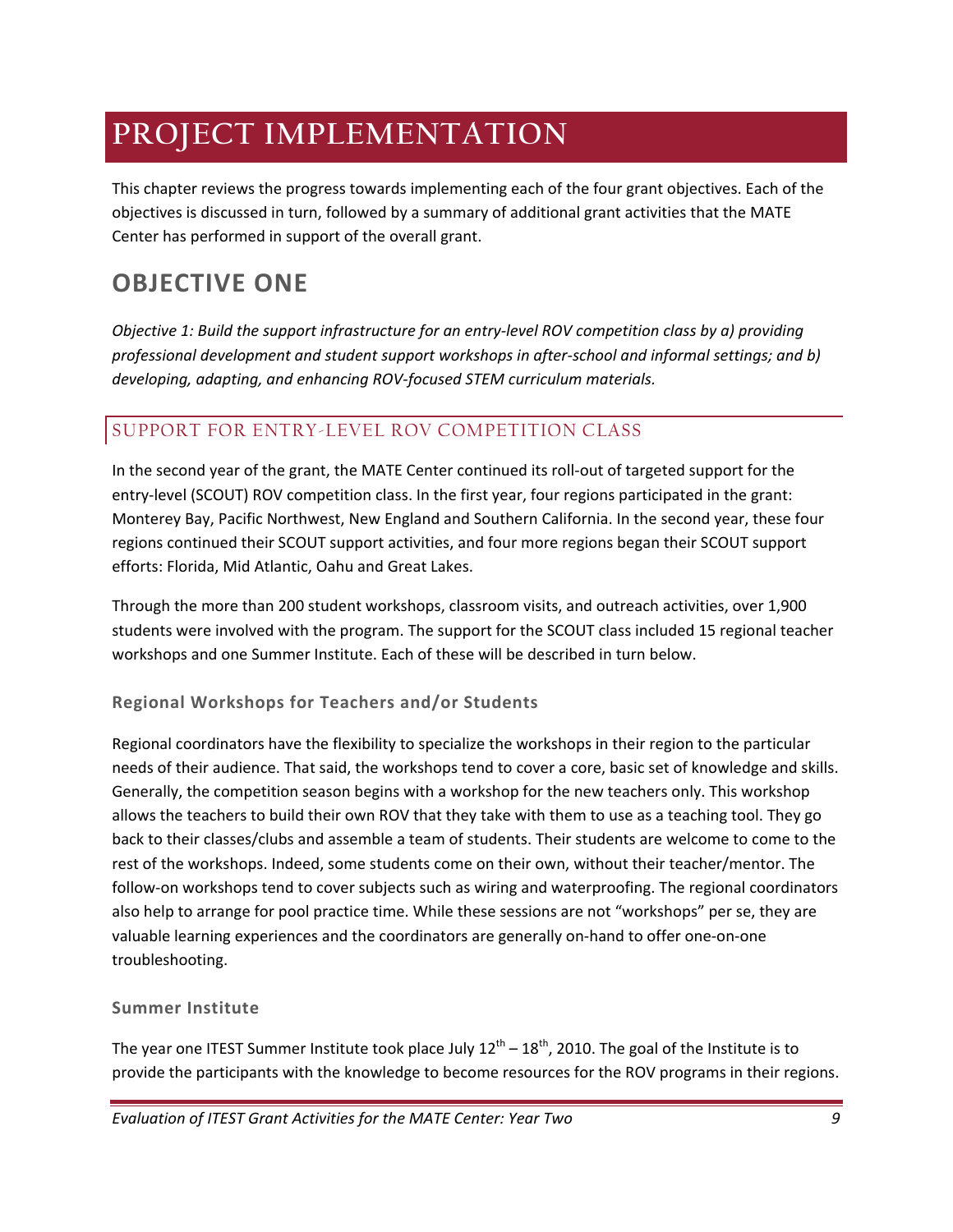This includes not only technical skills but also information about marine STEM careers. Please see the MATE Center annual report and addenda for detailed information about the Institute.

The majority (60%) of Institute participants taught in middle schools or junior high schools, and most of them taught science (80%). Participants came with a wide range of teaching experience, from one year to 26 years. The participants report that they teach an unduplicated count of just over 1,000 students per year.



### **Figure 1: Grades/Levels Taught by Institute Participants**



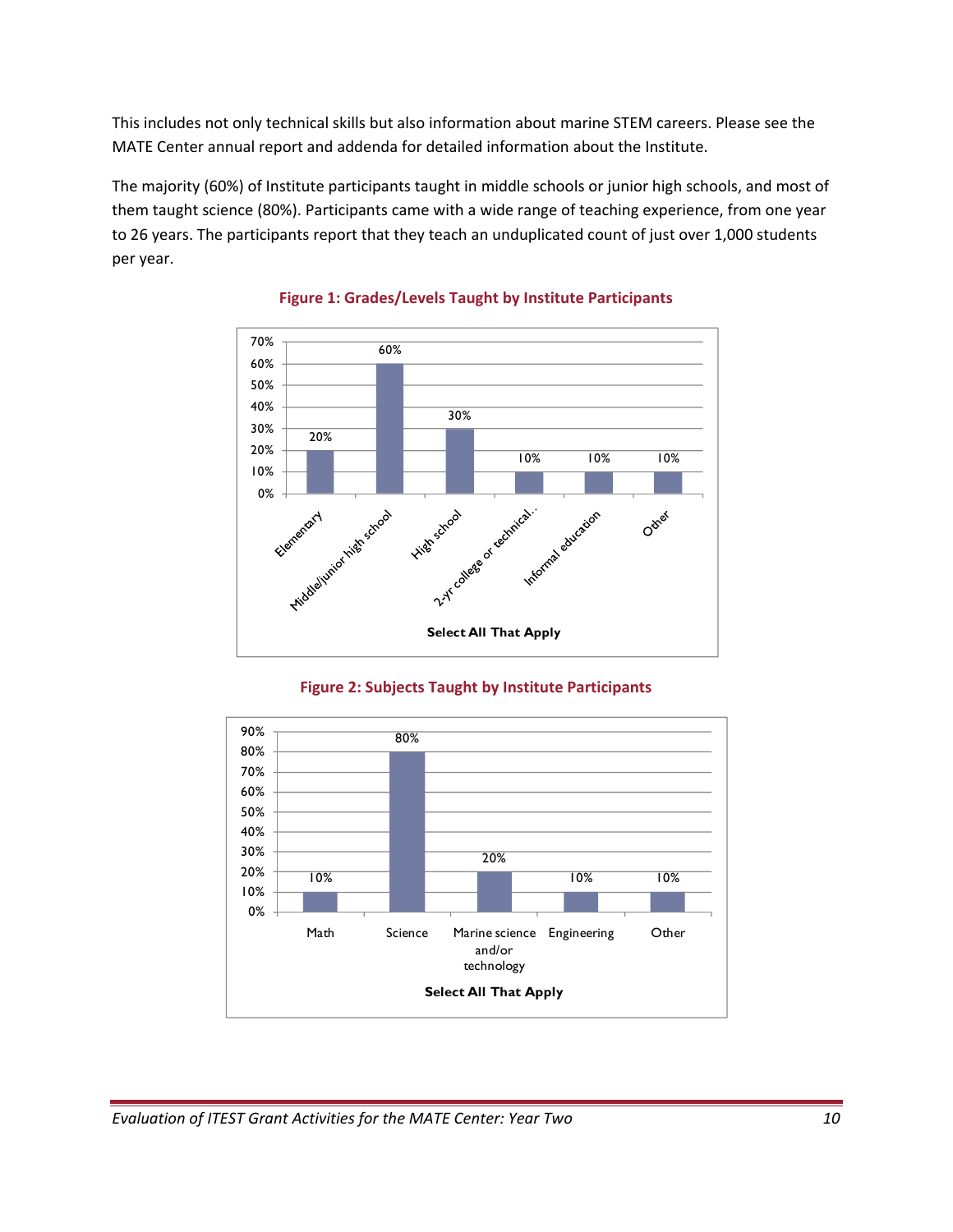### ROVER MIDDLE SCHOOL CURRICULUM

In collaboration with the MATE Center, the Shedd Aquarium took the lead in drafting the ROVER middle school STEM curriculum. This ROV‐focused curriculum is a collection of chapters that can be implemented as stand‐alone activities/modules or as a full course.

An in‐depth review of the curriculum was conducted by an elementary/middle school science program coordinator and a retired middle school science teacher. After their feedback was incorporated into the curriculum, a beta version was distributed by the regional coordinators to the teachers attending workshops throughout the ROV competition network. Their feedback was solicited via a feedback form. In year three of the grant, the feedback will be incorporated into the curriculum, and a revised version will be released.

## **OBJECTIVE TWO**

*Objective 2: Increase ocean STEM career awareness and present trajectories to those careers for middle and high school audiences.*

Originally, the MATE Center planned to achieve Project Strategy Three, modifying career guidance resources to better suit middle and high school students, through updating the *Exploring Ocean Careers* course and website. As the preparatory research for this update was completed, it became clear that a different approach would be more effective to providing career guidance resources for these two audiences, as discussed below.

**High School Students:** The *Exploring Ocean Careers* course is set up so that all students complete the first few chapters, which help them assess their skills and which careers might be the best for them. Next, they read (or listen to) only the chapters that apply to their target careers. The MATE Center has begun beta testing this course with high school students, to very positive reviews.

It appears that for the high school audience, modification of the online course is not necessary; however, the MATE Center would like to increase access to the course. Thus, in the next grant year, the course will be migrated from Moodle, which limits access to users with this particular software, to the MATE website. The entire course will be open to the public, with the exception of the quiz banks, which will be shared with teachers who deliver the course for academic credit.

**Middle School Students:** When considering how best to modify the *Exploring Ocean Careers* course, the MATE Center began by interviewing middle school teachers. The teachers posited that career videos would be the most effective way to reach this audience, since videos require a shorter attention span and provide action and excitement.

The MATE Center researched existing marine career videos and rated them. Overall, they found that a wide variety of high quality videos were already available from sources such as ATE TV and ABC TV.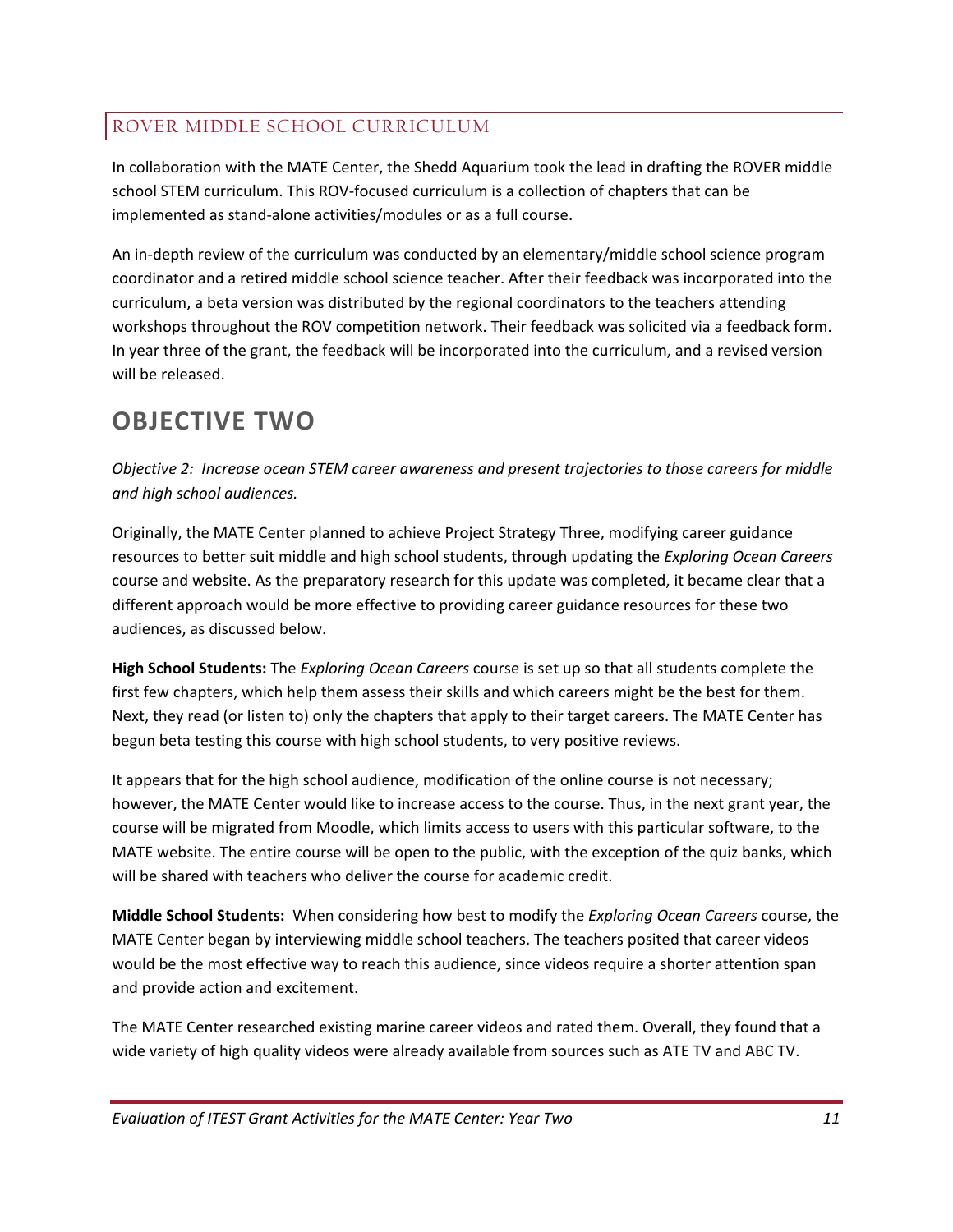However, they also discovered that these resources were not widely known among middle and high school teachers. To facilitate access to these videos, they plan to link them to the MATE Center website.

Next Steps: The MATE Center Director, Deidre Sullivan, states that through research completed over the past year, she "came to the conclusion that we could get more impact by doing something different than adjusting the course for the middle school student."

In the next year, they will link the existing, external career materials to the ROVER website, transition the *Exploring Ocean Careers* course to the ROVER website to be publicly available, and perform advance work towards the goal of creating career‐focused videos that highlight the career paths possible through participating in the ROV competition. The videos that will show ROV competition students how participating in the competition could lead step‐by‐step to various careers. The videos will highlight present and past competitors and show how involvement in the competition impacted their lives (e.g., college admittance, employment, etc.).

# **OBJECTIVE THREE**

*Objective 3: Build a cyberlearning center to a) foster collaboration and increase communication among students, educators, parents, and working professionals; and b) improve access to STEM instructional resources.*

The ROVER (ROV Education and Resources) website was launched in September 2010. It contains links to a growing selection of external career and instructional resources, acts as a gateway to the MATE Center's other social media efforts and hosts the competition registration system. Plans for next year include implementing the Mentor Hotline (a referral system for technical help) and seeding the discussion forums with interesting questions and comments to help encourage a vibrant online community to use the tools established in year two of the grant.

# **OBJECTIVE FOUR**

*Objective 4: Evaluate and track project participants to determine the impact on a) students' STEM knowledge, skill development, and inclination to pursue STEM education and careers; and b) teachers' confidence in facilitating STEM learning experiences and delivering career information.*

In the second year of the grant, interview and survey protocols from the first year were refined and new data collection tools were developed and administered to a variety of project stakeholders. Records review and observations of meetings and competitions also informed the evaluation. Analysis of the multiple data sources provided findings on the project's movement towards the expected outcomes. This report demonstrates the progress made towards Objective Four.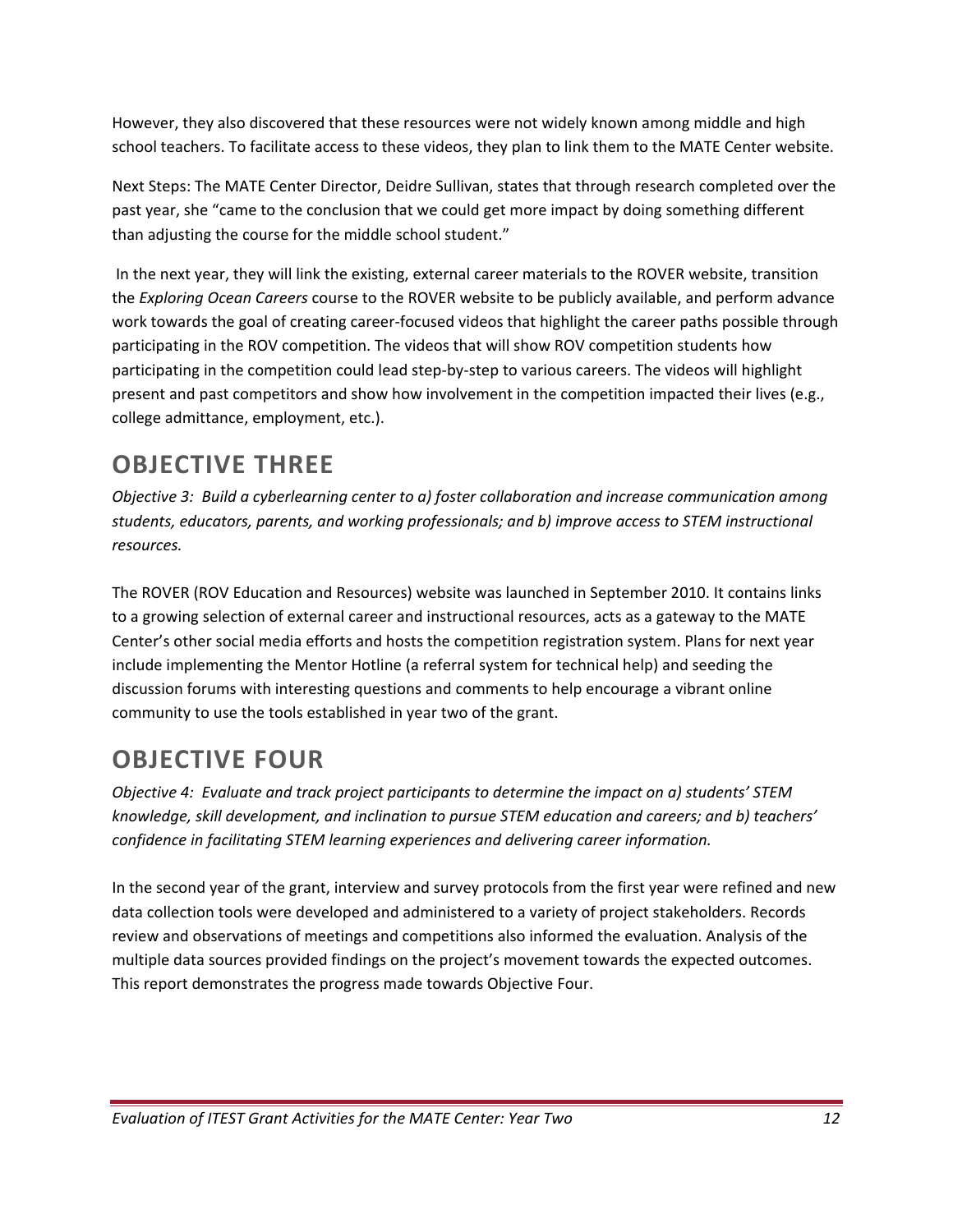# **ADDITIONAL GRANT ACTIVITIES**

In addition to the grant implementation activities that fit within each objective, the MATE Center also performed several other implementation tasks in support of the project as a whole. These included a Regional Coordinators Meeting held in Seattle in conjunction with the MTS/Institute for Electrical and Electronics Engineers (IEEE) Oceanic Engineering Society (OES) Oceans Conference on September 24<sup>th</sup>, 2010. This meeting allowed the regional coordinators who participated in the first year of the grant implementation to share their experiences and lessons learned. In addition, the MATE Center used this meeting to train the coordinators in how to better reach out to and support under‐represented students in their competitions.

The project also conducted a variety of outreach activities, including workshops and presentations to students, teachers, and industry professionals. Please see the Annual Report for a complete list.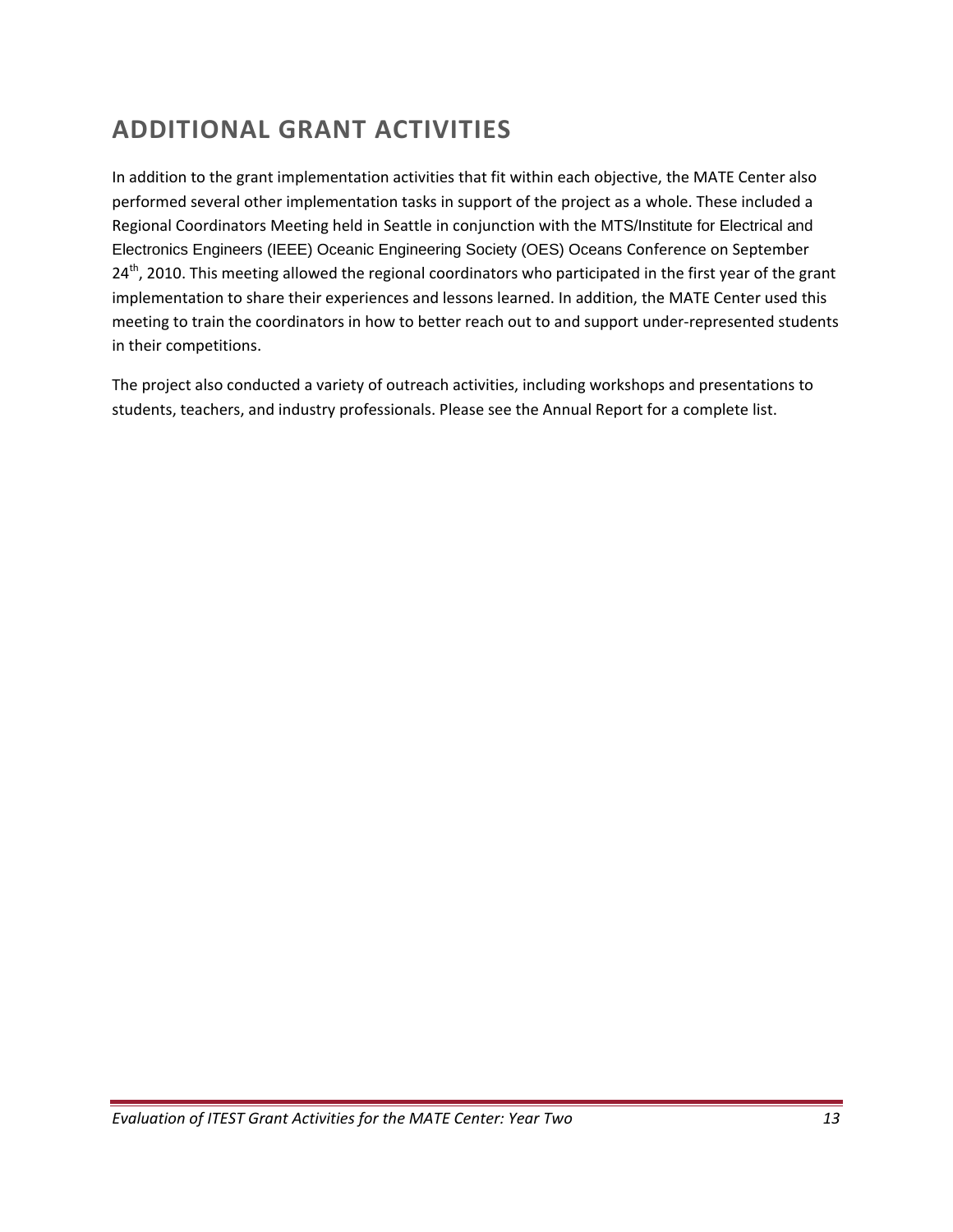# **FINDINGS**

This chapter reviews the project strategies and associated research questions. Evaluation results from all applicable data sources are summarized under each research question. A discussion of results by gender, ethnicity, socioeconomic status and disability status is included at the end of the chapter.

# **Project Strategy 1: Provide Professional Development, including Workshops and Summer Institutes**

**Research Question 1.1. Did the teachers gain confidence facilitating STEM learning experiences through the workshops?**

Pre and post workshop surveys, post competition surveys, and Summer Institute feedback surveys demonstrate that the participants gained confidence facilitating STEM learning experiences through the training and support provided by MATE.

The pre‐workshop surveys show that there is a need for the workshops. Before the training, half of the respondents (50%, N=45) stated that they had concerns about mentoring students in designing and building an ROV. Over half of the teachers (56%) indicated that they were concerned that they might not have the necessary technical skills and expertise.

The percentage of respondents who rated themselves as "very comfortable" facilitating STEM learning experiences for students rose from 40% in the pre-workshop surveys to 54% (N=39) in the postworkshop surveys.



### **Figure 3: Level of Teacher Confidence Facilitating STEM Learning Experiences: Pre and Post Workshops**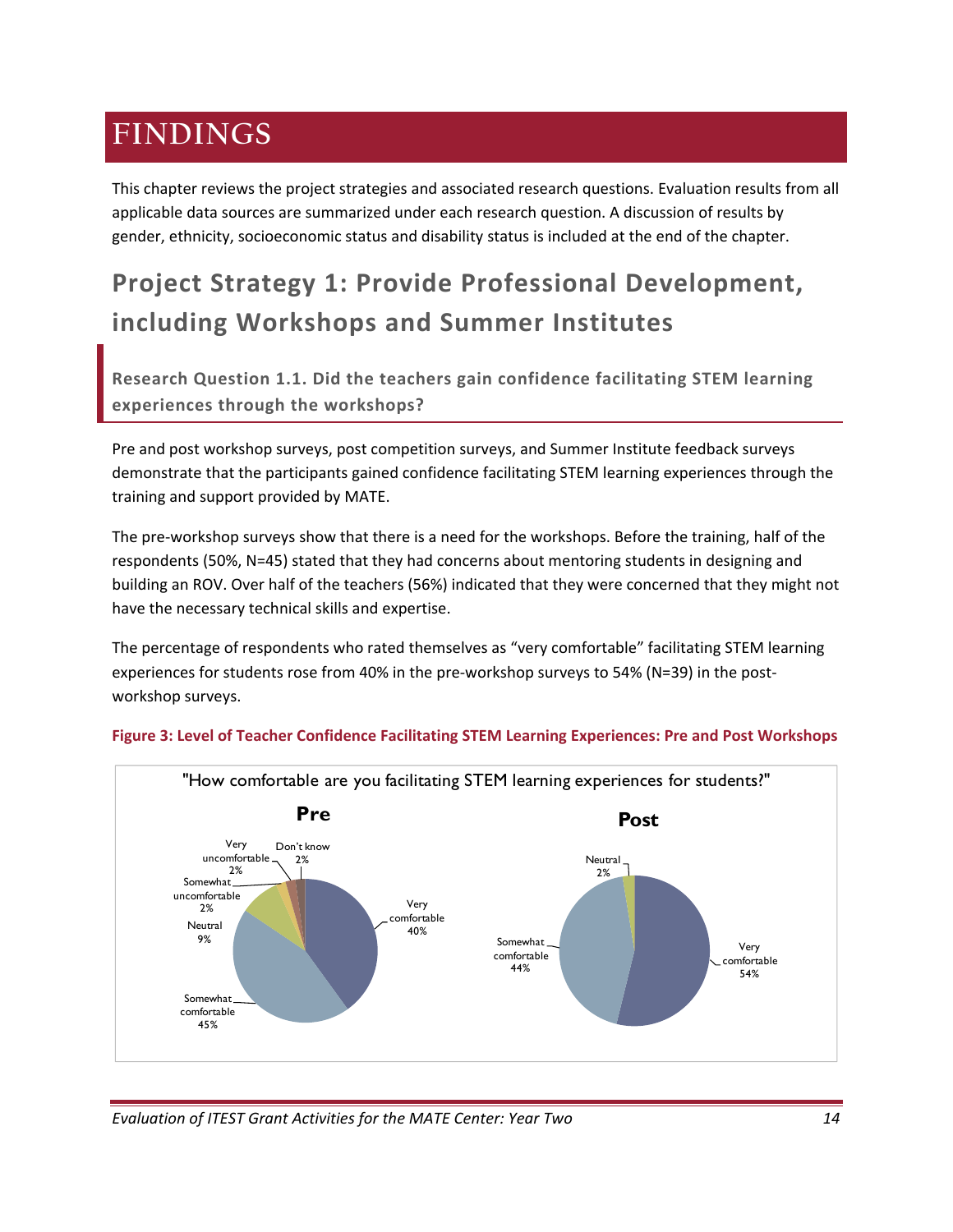When asked if the training addressed their concerns about designing and building an ROV, 95% indicated that they felt less concerned. Overall, 87% of the respondents rated the usefulness of the training as "excellent", and 13% gave it a rating of "good".

After the competition season, teachers rated the support provided by MATE. Sixty-one percent (61%, N=56) gave a rating of excellent, and 31% rated it as good. Nine percent (9%) indicated that the support was fair, and no respondents marked that the support was poor or very poor. Open-ended comments included the following:

*The workshops provided by MATE allowed me to overcome my lack of technical skills. I feel so much more comfortable coaching because of the support from MATE.*

**Research Question 1.2. What was the impact of the workshops on the teachers' decision to participate in the ROV competition?** 

Post workshop surveys indicate that the workshops helped affirm the teachers' decision to participate in the program. After the training, 77% of the respondents marked that they intended to mentor a team. (The other 23% marked "maybe"). All of the respondents (100%) indicated that as a result of the training, they felt more committed to participating in the competition. One workshop participant from the New England region wrote a letter after the event describing the effect the workshop had on her:

*Thank you so much for my training and supplies this past Saturday. I had a wonderful time, and l feel very excited about starting an after school club next fall. You are correct, more kids need to think "science" when they think about what they want to be, and a project like this can show them that they can do it and have fun, too.*

Results from the Summer Institute follow‐up surveys indicate that the Institute was also effective at motivating teachers to participate in the competition. In the six‐month follow‐up surveys, one participant indicated described the support provided by MATE in the following words: "The Summer Institute provided many if not all the resources I need to put a group/club together and gather the resources to move forward in training and competition."

**Research Question 1.3. Did attendance at the Summer Institutes lead to greater awareness/understanding of ocean STEM careers?**

In the follow‐up survey conducted six months after the Summer Institute, all of the respondents indicated that the Institute helped them understand the knowledge and skills needed for marine occupations (100%, N=8) and the current technologies used in the marine field (100%). All of the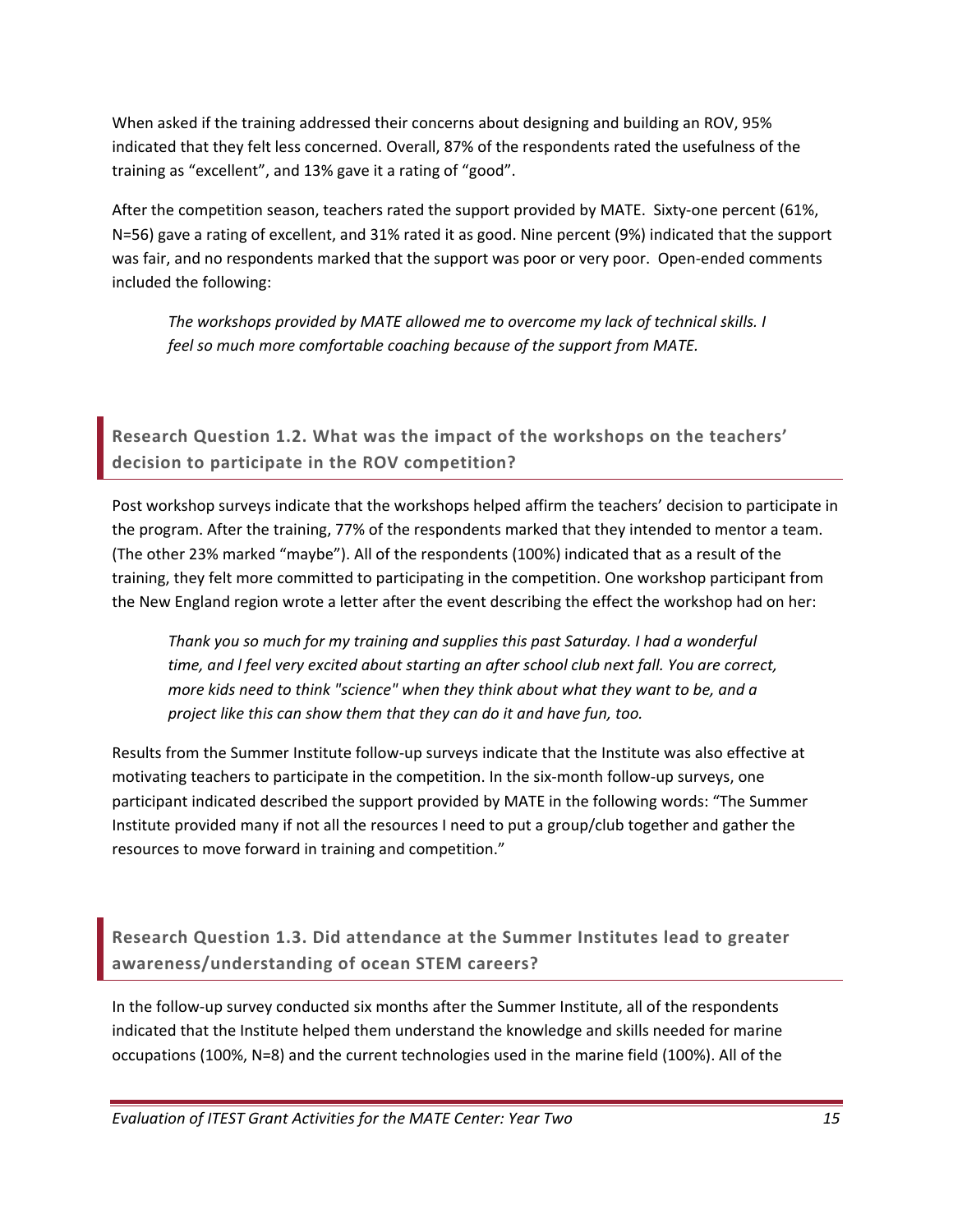respondents agreed that the Institute provided instructional materials that will help their students become better prepared for ocean-related science, technology, engineering and math careers (100%). Open‐ended comments from the Institute participants include the following:

*The experience opened my eyes to the Marine Biology field not only in California but in Florida as well.*

*It gave me a new perspective on electronics and marine science. It was relevant to my students who lived off the coast with the oil spill. It brought the real world in my classroom and opened the mind of my students to future career possibilities.*

*I have used the info we received at the Institute to apply for grants and share my knowledge with students and their parents about ROV's and where the future of jobs will be in this area.*

*The collective effort of this program has embedded in me a sense that I can accomplish the goal to introduce students to this field.*

**Figure 4: 2010 Summer Institute: Affect on Ocean STEM Career Awareness, Percentage of Respondents Agreeing or Disagreeing with Statements**



Survey results demonstrate that in the months following the Institute, all of the respondents implemented what they learned by modifying their courses (100%) and teaching strategies (100%). The information gained at the Institute was disseminated by the participants sharing what they learned with their students (100%) and other instructors (100%).

*Evaluation of ITEST Grant Activities for the MATE Center: Year Two 16*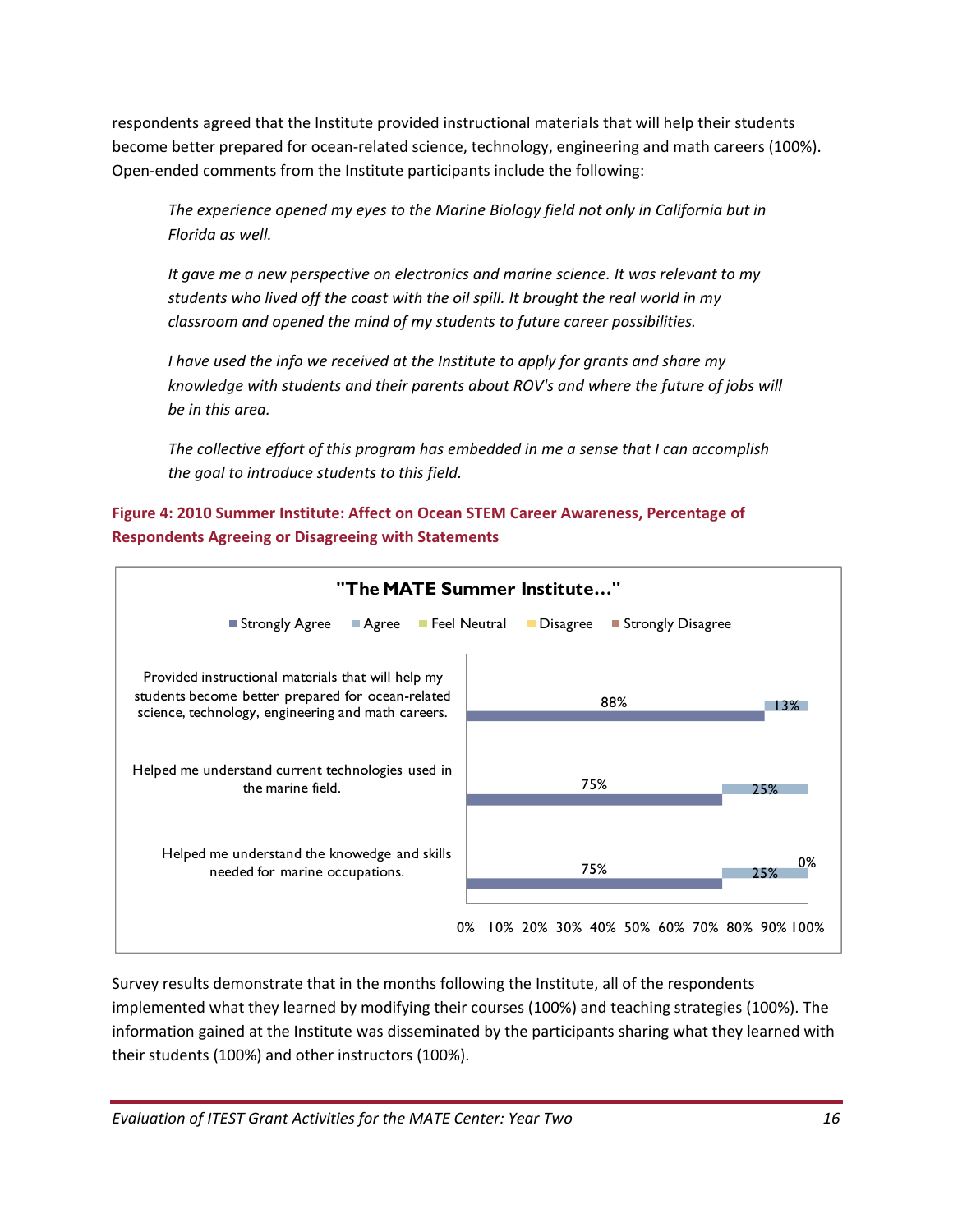Overall, the Institute received very positive marks, with 85% of the respondents rating the usefulness of the Institute as good (29%) or excellent (57%) in the months following the experience. Participant comments include the following:

*This was a fantastic experience which helped me not only become aware of careers in marine science which are applicable to students but also the physical science where I am weak in knowledge. I will be implementing a lot of this in next year's oceans unit as well as career possibilities for our students, who are surrounded by the marine industry but yet are not aware of what they need to approach those fields. Thank you for a great week!*

*This was the best training I have ever attended ‐ Thank you so much for taking on a newbie who was clueless when it came to circuitry ‐ it was the best experience ‐ thank you so much!*

# **Project Strategy 2: Support the Development of the SCOUT (Entry Level) ROV Class<sup>4</sup>**

**Research Question(s) 2.1. To what extent did participating in the ROV program lead to an increase in the students' interest in STEM and STEM careers? Did educators and parents observe an increase in the students' interest in STEM and STEM careers as a result of the program? An increase in the students' STEM knowledge and skills and SCANS skills?**

**Increased Awareness of and Interest in STEM Careers:** After building their ROV, 80% of the students  $(N=267)^5$  indicated that they knew more about careers in marine science, technology, and engineering. Indeed, almost one‐quarter (23%) marked that they knew "a lot more". Sixty‐four percent (64%) stated that their ROV project made them more interested in a marine career. (Overall, 34% of the students were interested in having a career in marine science, technology, or engineering; 53% were not sure, and 13% were not interested in a career in this field.) Students mentioned wanting careers such as marine biologist, computer programmer, electrical engineer, and mechanical engineer.

Among the teachers/mentors who completed post-competition surveys (N=56), about two-thirds of the respondents (65%) indicated that they had observed that their students were more interested in

**<sup>4</sup>** In the proposal, this project strategy was stated as "Provide student workshops and ROV STEM curriculum". After the first year of implementing the grant, it became clear that the wording of this strategy and the associated research questions needed to be broadened to "Support the development of the SCOUT (Entry Level) ROV Class." **<sup>5</sup>** All student survey results presented in this report chapter are based on a total of 267 completed surveys.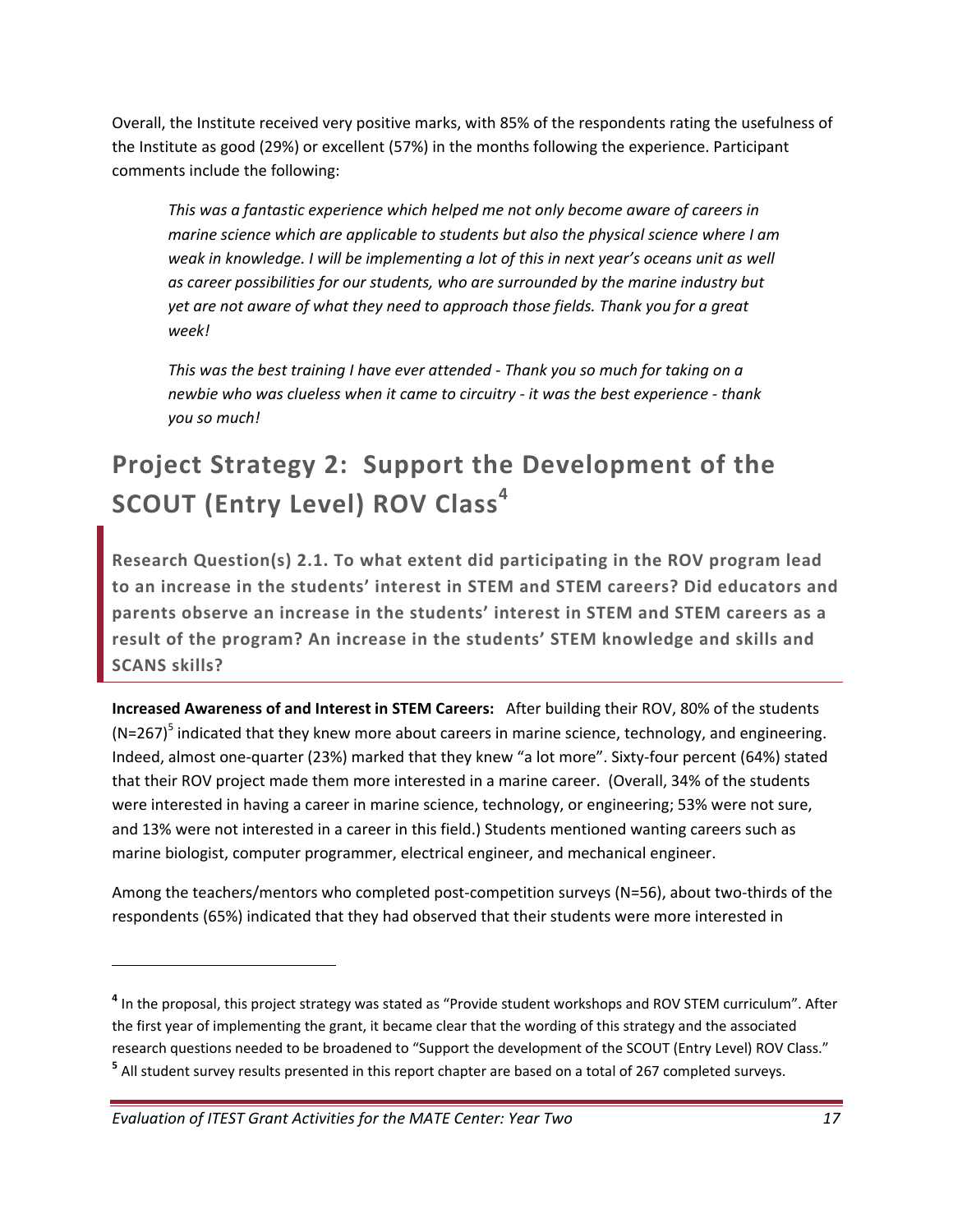pursuing a STEM career. Eighty‐eight percent (88%) agreed that the ROV program provided a valuable venue to help prepare their students for a career in marine science and technology.

**Increased Interest in STEM:** Two‐thirds of the students (66%) stated that their ROV project made them want to learn more about ocean science, technology, and engineering. Students indicated that their ROV projects increased their desire to take courses in engineering (54%), science (42%), math (37%), computer science (33%), and other hands‐on classes or club activities like robotics, electronics and shop courses (52%). Additionally, 52% of the students wanted to learn more about deepwater oils spills, including how ROV's are used.

In the post-competition survey, 88% of the teachers/mentors indicated that their students were more interested in learning about science, technology, engineering and math. This follows patterns of prior surveys of teachers/mentors.

Parents concurred with the other sources reporting increased student interest in STEM. Ninety‐one percent (91%) of the parents surveyed (N=130) $^6$  stated that building an ROV has made their child more interested in science, technology, engineering or math. Open‐ended comments from the parents include the following:

*Even more enthusiastic about marine sciences*

*More interest in science and physical sciences*

*More interested in technology*

*More interested in robotics*

**Increased STEM Knowledge and Skills:** Most students entered with no knowledge about ROV's. Over half of the students (55%) did not know what an ROV was before entering this program, and for over three-quarters of the students (80%), this was their first time building an ROV. One indication of increased STEM knowledge is that before beginning their research for the

# **ROV Program Testimonials**

### *Students*

*I loved learning about designing a system that works underwater.*

*I really liked it. It helped me learn how to work as a team and try something new.*

*It was an awesome time…having fun learning and with friends to learn with you.*

*It was really fun to watch the results of my hard work.*

*I love ROV. It has inspired me to learn.*

### *Parents*

*Channeling frustration into redesign and eventual success has been a great life lesson learned through ROV!*

*My kids were already very strong students in all subjects, but this project really inspired them to do more. They really enjoyed all the workshops and put in lots of time on their own, even though they didn't do this with school guidance.*

## *Faculty/Mentors*

*I've been so happy to see my students excited to spend more time at school.*

*It was remarkable…how a few 4th grade students evolved a basic idea into a fully functioning ROV with little help from me.*

*A great way to interest students in design, engineering, teamwork and cooperation.*

*Evaluation of ITEST Grant Activities for the MATE Center: Year Two 18*

**<sup>6</sup>** All of the parent survey results are based on 130 completed surveys.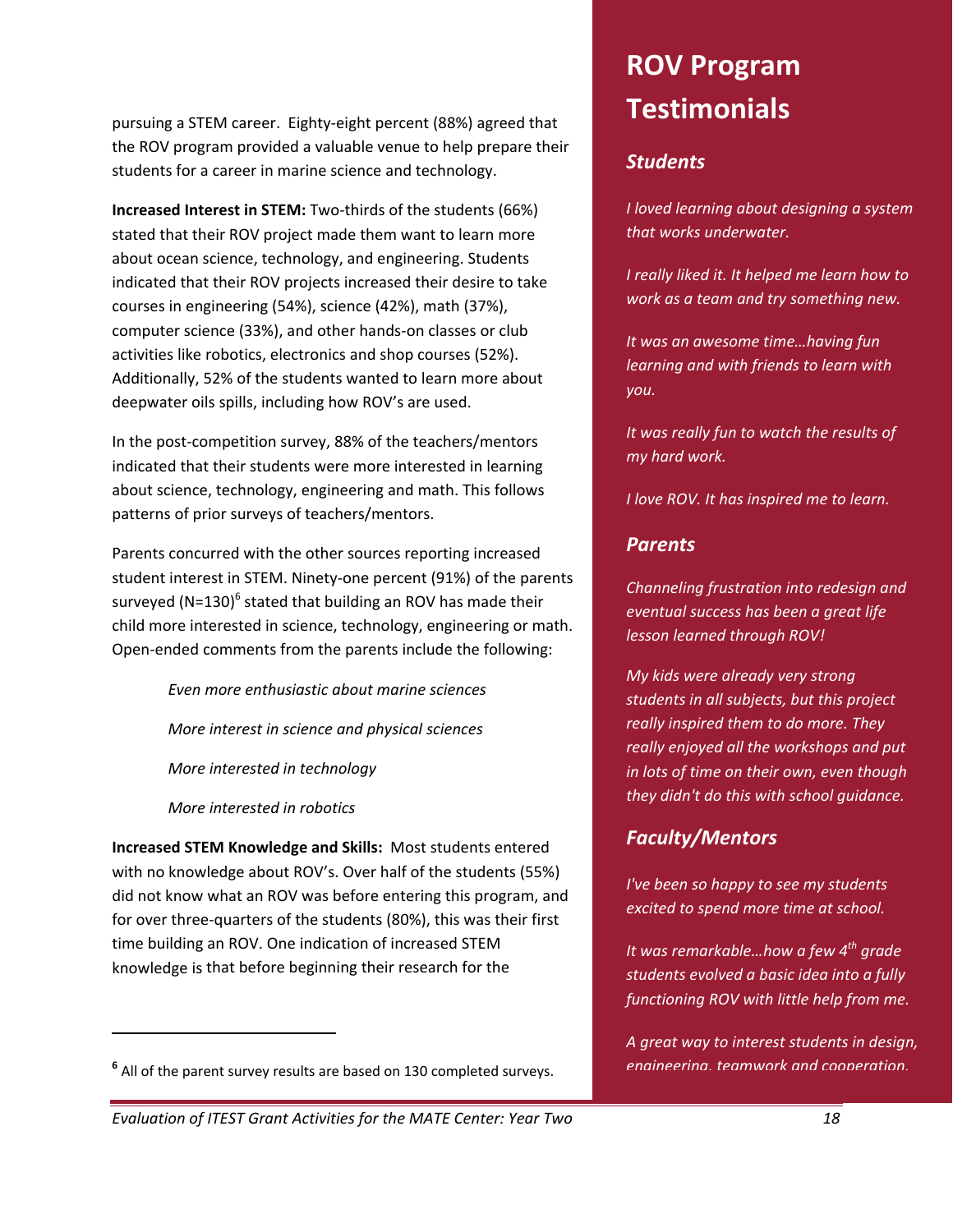competition, only 19% of the students indicated that they knew "a lot" about deepwater oil spills. After completing their research, 44% marked that they knew "a lot". Students also gained research skills as part of the competition. Forty-eight percent (48%) used the Internet to conduct research, including websites for organizations including NOAA, The New York Times, Lockheed Martin, and National Geographic. Additionally, 55% interviewed teachers or parents, and 17% used print resources, such as journals and newspapers. Twelve percent (12%) interviewed working professionals.

Among the teachers/mentors who completed post-competition surveys, 91% of the respondents reported that they observed improvements in their students' STEM knowledge and skills. Parents reported that building an ROV contributed to improving their child's grades in engineering/robotics (54%), science (40%), math (32%) and computers (24%).<sup>7</sup>

**Increased SCANS skills:** In the post‐competition surveys, 95% of the teachers/mentors mentioned that they observed increases in their students' skills in team building, problem solving, and/or critical thinking. Teachers/mentors saw skill development in many areas, as evidenced by their written comments:

*Wow what amazing experience for all my students. Phenomenal benefits for them included skill building in every aspect of their education‐ science, engineering, interpersonal skills, meeting deadlines, cost analysis, team work, construction, electrical wiring, research, communication, presentation skills ‐ verbal and visual, journaling, empathy, thinking about their futures and the environment… and more.*

When parents were asked what changes they have seen in their child as a result of their involvement in the ROV project, 60% reported that their children were better able to work with others; 60% indicated that their child's self confidence had improved, and 30% marked that their child was better organized. In the open-ended comments, parents noted other changes that they observed in their children:

*A higher determination to expand his knowledge and see through it until completion of project*

*Better at meeting deadlines*

*Better leadership skills*

*Taking more responsibility. Developing leadership skills*

*More patience, improved problem solving skills*

*Thinking more about future careers*

**<sup>7</sup>** Percentages are calculated among students studying each topic.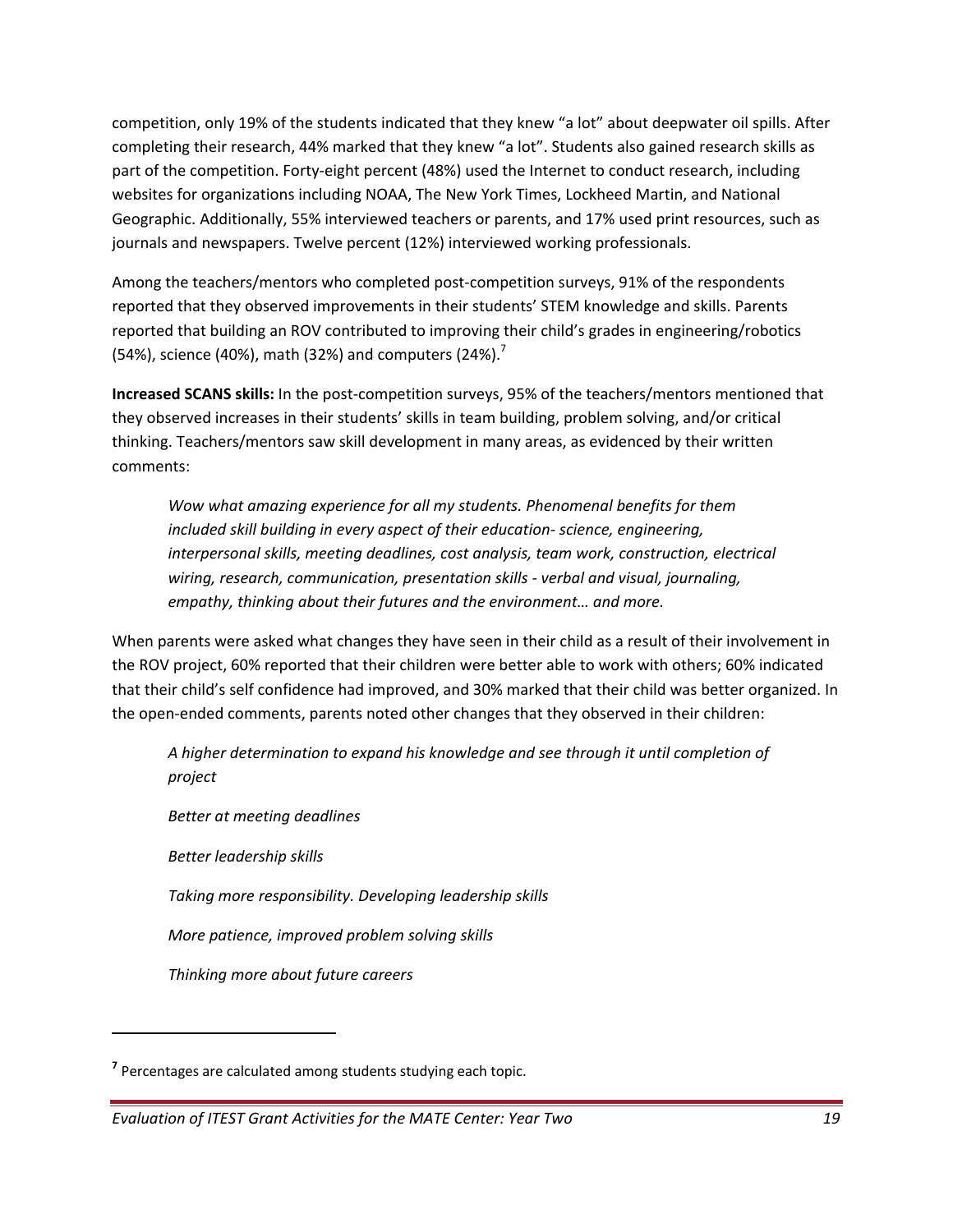#### **Overall Opinions of ROV Program:**

Overall, parents rated their children's experience building and competing with an ROV extremely positively. Seventy‐nine percent (79%) rated it as excellent, 19% gave a rating of good, and 2% marked fair. When asked how valuable the competition has been for the educational development of their child, almost two-thirds indicated that it was extremely valuable (65%), one-third stated that it was quite valuable (33%), and one respondent apiece rated it as somewhat valuable and slightly valuable. No respondents marked that it was not at all valuable.

Teachers/mentors gave uniformly positive ratings of the usefulness of the competition, with 80% stating that it was excellent and 20% indicating that it was good. As one teacher stated, "This program provides clear, exciting, and achievable goals that really engaged our team. The combination of hands on and research are great." Teachers/mentors also rated the support provided by the MATE program highly (61% excellent, 30% good, and 9% fair).

Students also rated their experiences building and competing with their ROV very positively, with close to half rating their experience as excellent (46%), and 42% providing a rating of good. Ten percent (10%) thought their experience was fair, and less than 1% gave the experience a poor or very poor rating.

**2.2. Did participating in the workshops (or observing the competitions) lead to an increase in the parents' support of their children's interest in STEM careers?**

Eighty‐two percent (82%) of the parents surveyed indicated that participation in the ROV program changed how they envisioned their child's future, making it easier to picture their child with a STEM career. Eight percent (8%) marked that the program participation did not affect how they picture their child's future, and 10% were not sure. Eighty‐five percent (85%) of the parents stated that they feel they have at least some influence on their child's career choice.

**2.3. Were the curriculum materials and workshops at the appropriate level for a middle school audience?**

**Curriculum materials:** Overall, feedback about the curriculum has been extremely positive, with reviewers indicating that the curriculum materials are at the appropriate level for a middle school audience. Comments from reviewers include the following:

*I thought the curriculum was perfectly suited to the middle school audiences we serve. Most are at a relatively low level academically, but a few excel. The curriculum was thorough enough to reach both ends of the spectrum and to allow opportunities for each student to explore and learn in the directions of their own interest.* 

‐ Science Program Coordinator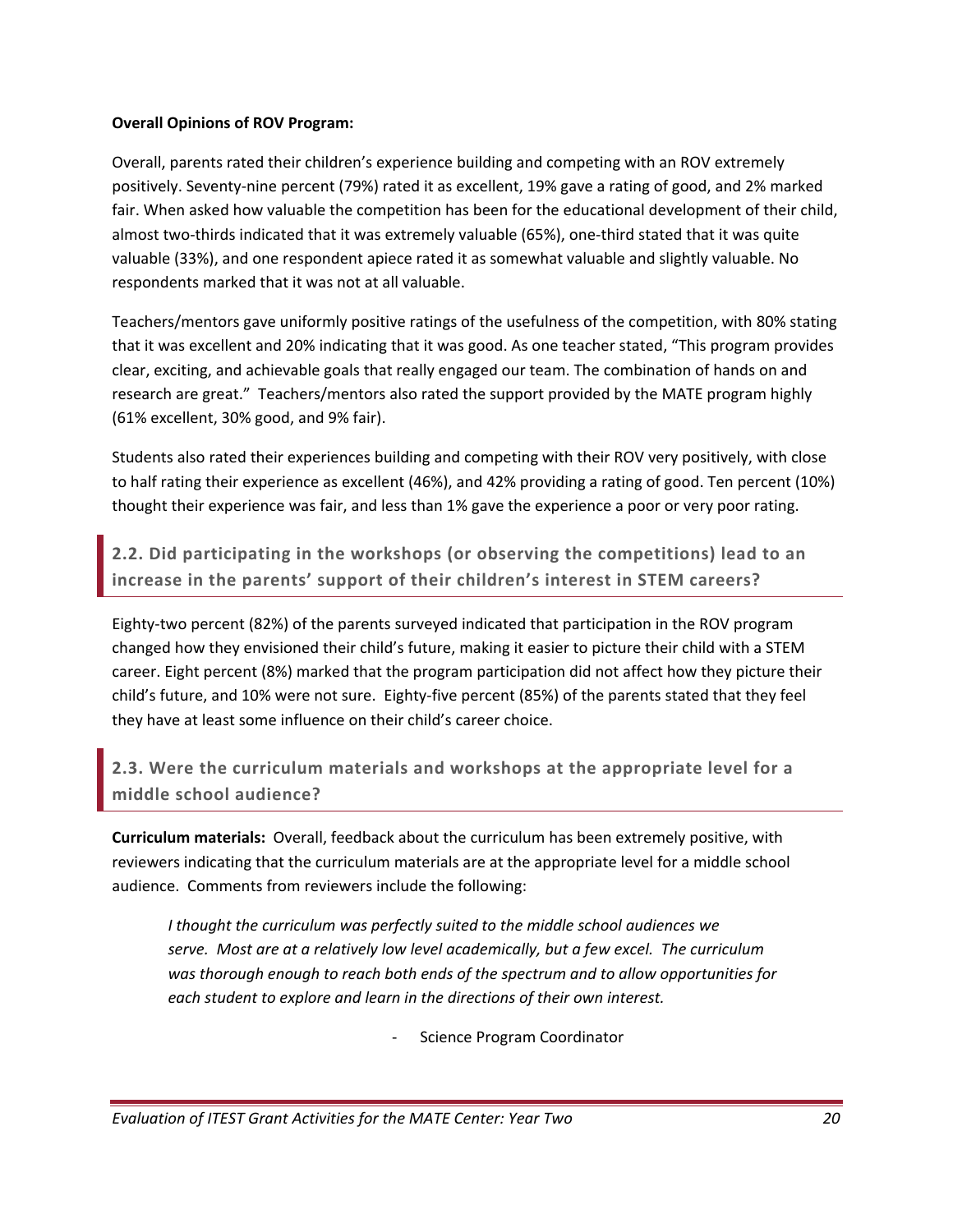Overall I really like this curriculum because it is well thought out and easy to use. I will do *all of the lessons with my club. I will also adapt Biomimicry and Hydrodynamics to use with my life science classes. I hope I get to see the final copy!*

‐ Middle School Science Teacher

**Workshops:** Anecdotal reports from regional coordinators, faculty, and parents indicate that the workshops targeting a broad audience (students, teachers/mentors, and parents) were at the appropriate level for the middle school audience, and that the participants were very engaged. It appears that the middle school teachers generally had minimal technical skills, and the regional coordinators struggled a bit with the teacher workshops: how to provide enough information that the teachers would have the skills to succeed without overwhelming them. The regional coordinators responded to this challenge with different approaches: most offered multiple workshops throughout the program duration. Another professional development opportunity for these teachers is the MATE Center's week‐long Summer Institute.

**2.4. What was the impact of the workshops and other support on the teams' ability to build an ROV and participate in the regional competitions?**

As stated above, all of the teachers (100%) at the workshops indicated that as a result of the workshops, they felt more committed to participating in the competition. The biggest indicator that the regions successfully supported the teams was the increase in the number of SCOUT class teams participating in the program.

It appears that the workshops were an important component in supporting the teachers. In the postcompetition surveys, teachers who attended workshops were significantly more likely to rate the overall support provided by the ROV program as excellent (65%), compared to those who did not attend a workshop (45%).

*I am extremely impressed with MATE's support in ROV competition. I plan on expanding ROV construction into a year long after school club as well as further into maritime curriculum.*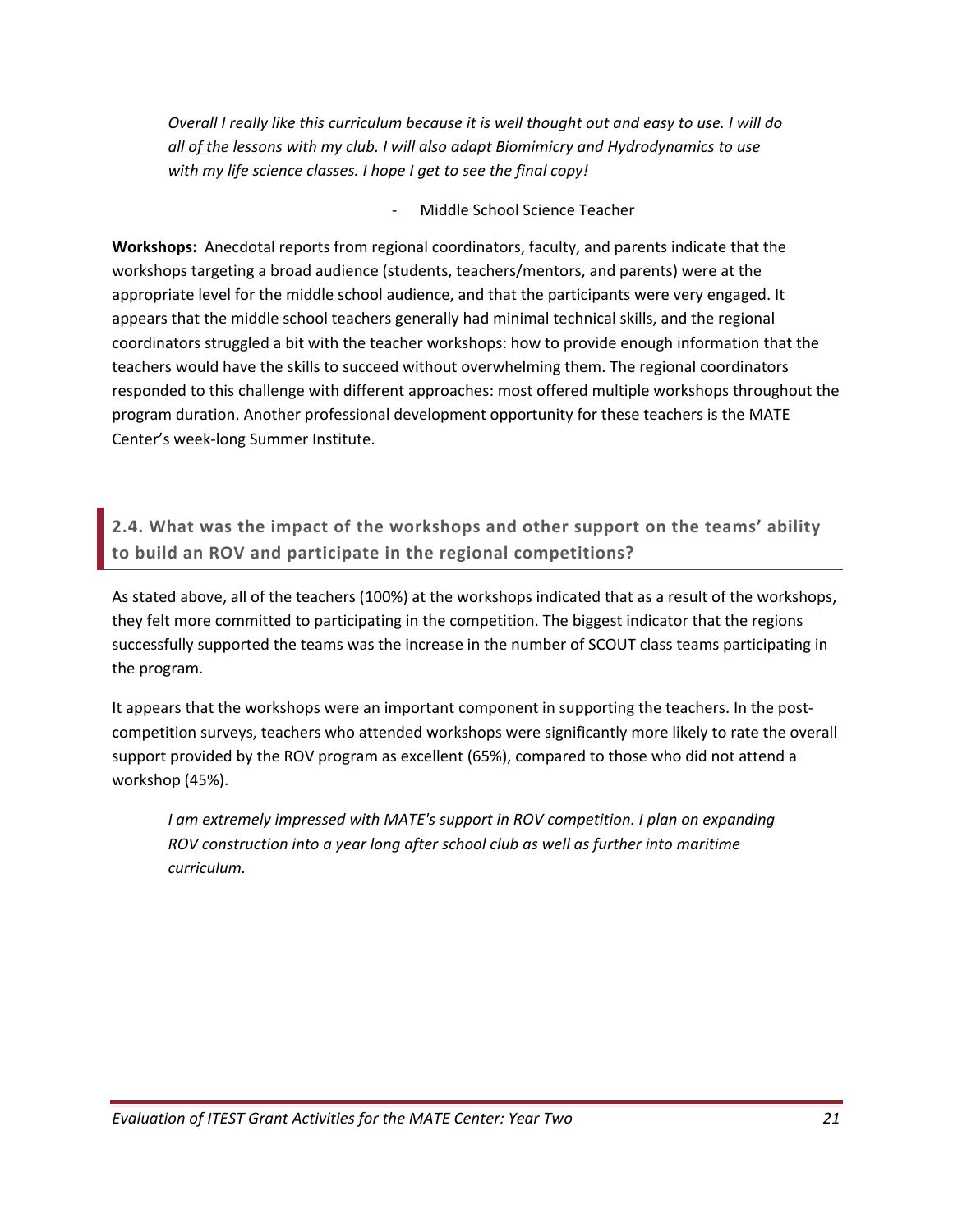# **Project Strategy 3: Modify Career Guidance Resources to Better Suit Middle & High School Students**

**3.1. Has the** *Exploring Ocean Careers* **course and website been modified so that the appeal, information and delivery are appropriate for the middle and high school audience?**

As noted above in the implementation section, the MATE Center has decided to take a different approach to enhancing the career information available to middle school and high school students. They have taken the preliminary steps by assessing and rating the available career videos. Next year, they will link these materials to the ROVER website, transition the *Exploring Ocean Careers* course to the ROVER website to be publicly available, and perform advance work towards the goal of creating career‐focused videos that highlight the career paths possible through participating in the ROV competition.

**3.2. Did students, educators and parents use the career guidance tools? Did their awareness of ocean STEM careers increase as a result of these tools?**

While the MATE Center has not yet produced new career guidance tools specifically focused on the middle school audience, career information was disseminated through the Summer Institute and presentations conducted within schools and regional workshops.

# **Project Strategy 4: Build ROVER, a Cyberlearning Center**

### **4.1. Has ROVER increased access to career and instructional resources? Increased use of the resources?**

### **Increased Access to Career and Instructional Resources**

One of the goals of the ROVER website is to be a portal for existing career and instructional resources in this field. Towards this end, the website has been populated with the following links. Many of these links lead to collections of resources, so the actual numbers of resources that can be accessed through the links is much greater than the number of links.

Links to MATE Resources:

- 5 ROV Competition FAQs
- 3 Help Videos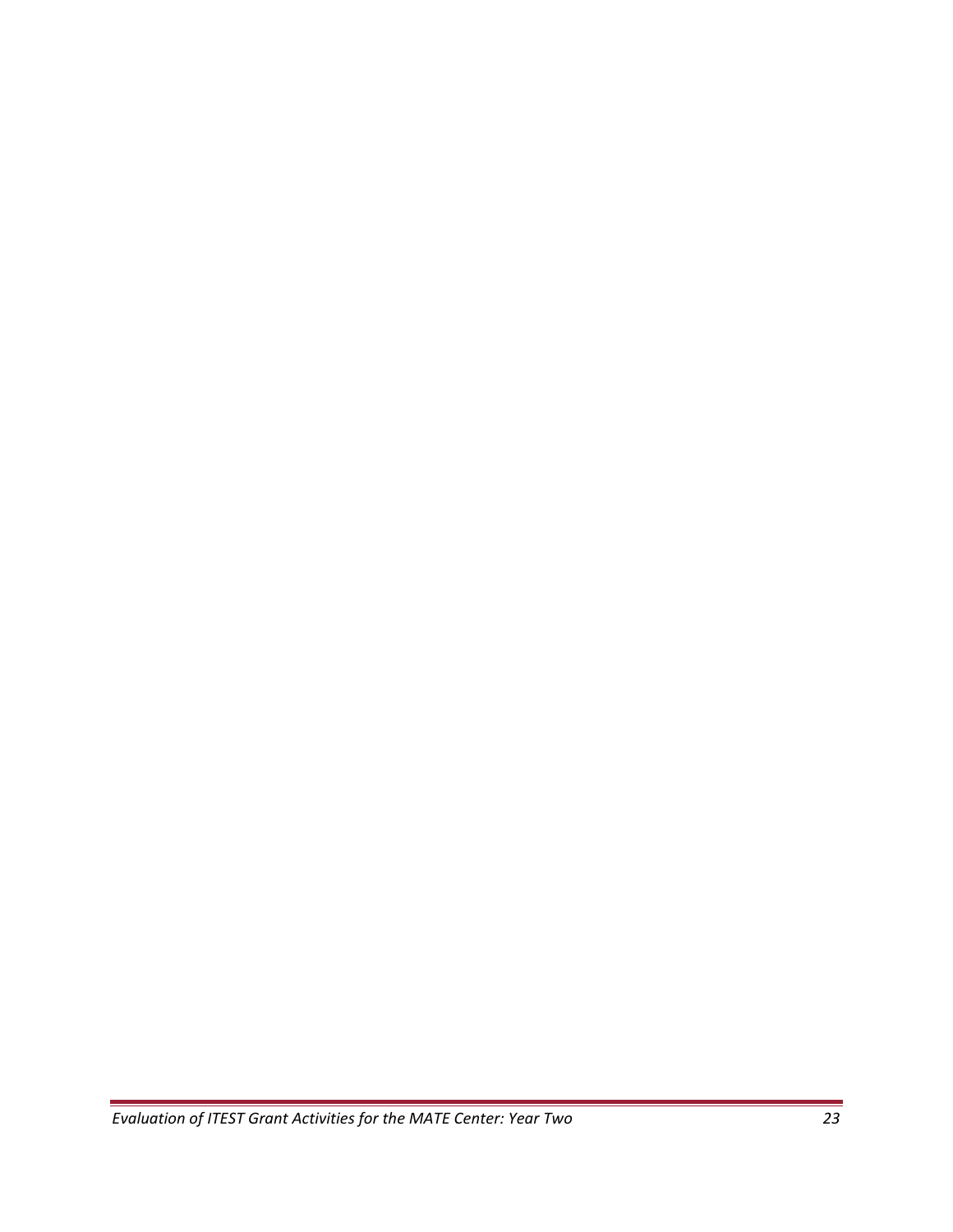Links to External Resources

- 434 ROV Videos
- 10 ROV Images
- 9 ROV News Sources
- 28 ROV How‐to Books, Information and Articles
- 6 ROV Blogs
- 4 ROV Online Communities
- 42 ROV Building Supplies/Suppliers
- 16 Archived ROV Competition Information Links
- 9 ROV Internships, Scholarships, & Opportunities
- 39 ROV General Links
- 22 ROV Competition Press Coverage Links
- 11 ROV Team/School Links
- 63 Glossary Entries

#### **Increased Use of Website and Resources**

Unfortunately, the Google Analytics system that should have been monitoring the website usage was not working, and this failure was not discovered until the end of the international competition in June of 2011. However, there are some other sources of data that indicate usage of the website and other MATE online resources, including the following: website user registration survey, Twitter followers,

Facebook "likes", Flicker photo views, and YouTube videos.

Additionally, the ROV competition registration was handled entirely through the ROVER website, which was an effective way to drive traffic to the site.

When visitors viewed the website for the first time, they were invited to complete a short registration survey that asked about what type of stakeholder they were



#### **Figure 5: ROVER Website Users, September 2010 – June 2011**

(student, parent, teacher, industry professional or underwater enthusiast), how they've been involved with the MATE Center, and their reason for registering with the site. The survey was completed by 704 users between the website's launch in September 2010 and the international competition at the end of June 2011.

*Evaluation of ITEST Grant Activities for the MATE Center: Year Two 24*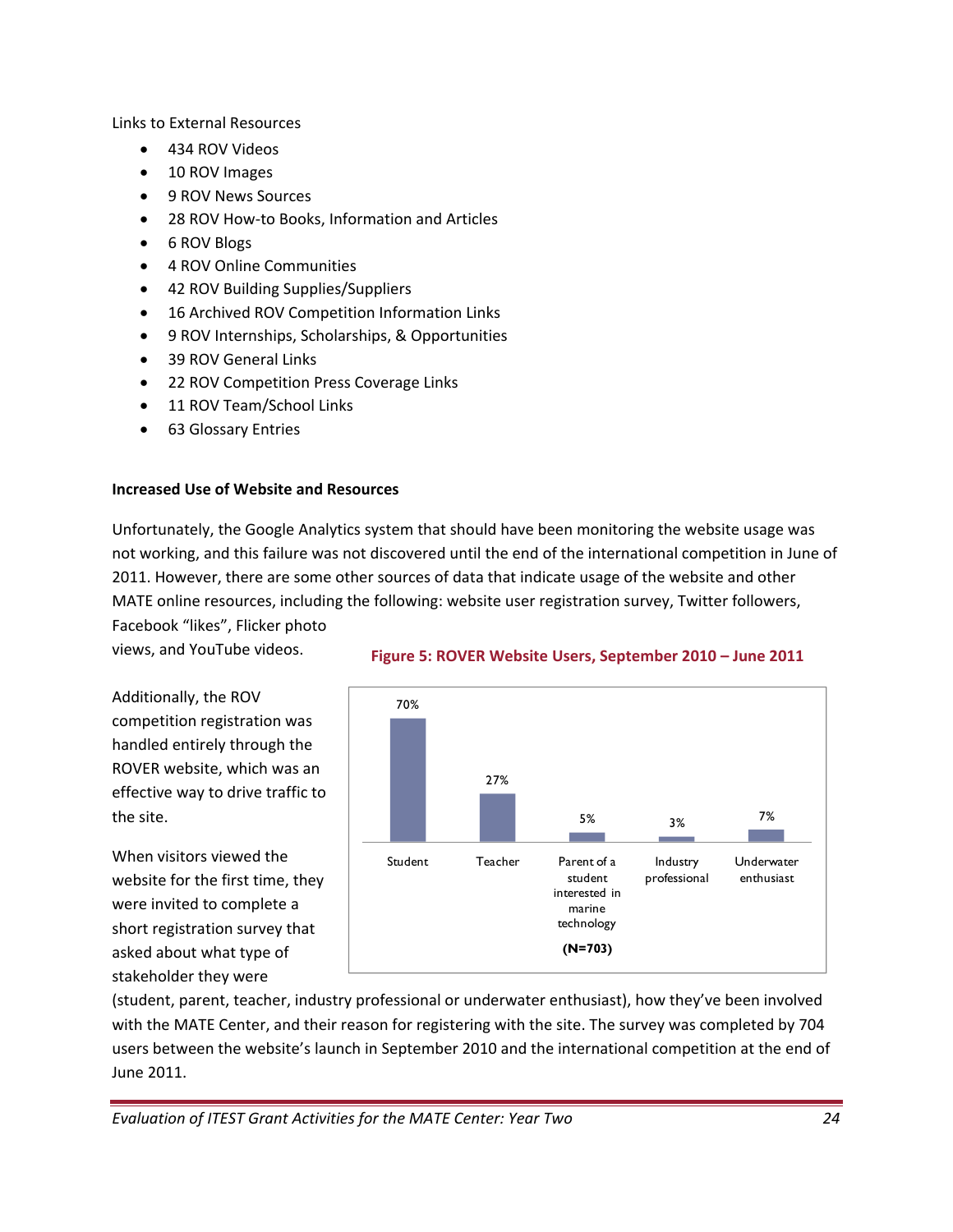By far, the main resource that website users were seeking when they first visited the site was ROV competition information (94%), followed by technical resources for building ROVs.



**Figure 6: ROVER Website, Reasons for Registering, September 2010 – June 2011**

Beyond the website registration survey, other sources of usage data include the following:

- Twitter: 104 followers (http://twitter.com/#!/matecenter()
- Facebook: 134 "likes" (http://www.facebook.com/pages/MATE‐Center/226625134802)
	- o Maximum active users in a single month: 95
- Flickr: 1,850 pictures of ROVs and participants (http://www.flickr.com/photos/matecenter)
	- o Total views: 2,921
- Youtube channel: 123 videos (http://www.youtube.com/MATECenter)
	- o Total upload views (since May 2007): 30,133
	- o Channel views: 4,052
	- o Subscribers: 54
- 2011 ROV Competition Registration: 2,173 registrants total (1,905 students; 259 teachers/mentors; 9 judges)
- 2011 International ROV Competition Live Feed: During the international competition, a live video feed was streamed on the website. The live feed was so popular that the large number of viewers crashed the server twice.

The next evaluation report, with Google Analytics capturing data throughout the year, will provide a much clearer picture of usage of the website and of the career and instructional resources.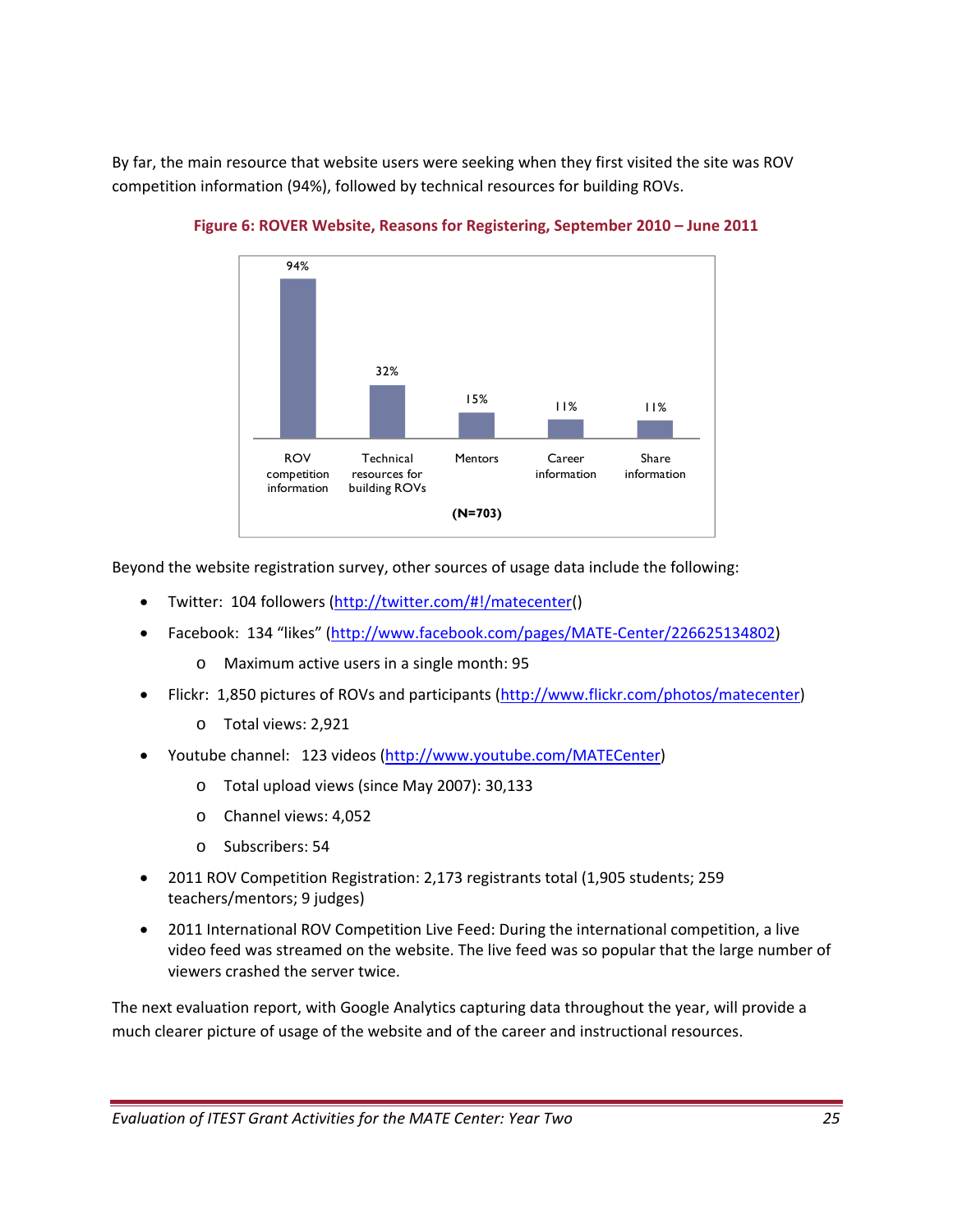**4.2. To what extent were the website users satisfied with the ease‐of‐use of the website? With the materials available through the website?** 

The evaluation plan called for user satisfaction pop‐up surveys to be included in the website. Since this was the first year of the new website, the web programmer was busy updating features and populating the resources so a decision was made to incorporate the registrant survey but wait on the user satisfaction survey until next year. To this point, MATE staff report that the website rollout went smoothly and only a few user issues were reported. Some school computer networks had firewall issues with the site, and some bugs were reported early on within the registration process. These issues were quickly corrected. In the next grant year, user satisfaction surveys will be implemented so the evaluation will have direct data to report on this evaluation question.

## **4.3. Has ROVER increased communication between students, educators, industry professionals, and parents?**

The website has several different components that are intended to increase communication between students, educators, industry professionals and parents, including several discussion boards. In addition, there are several other methods for these stakeholders to communicate, such as posting photos to the MATE flickr stream, videos to the YouTube channel or comments on the Facebook page.

The most well-used discussion board on the ROVER website is the ROV competition FAQ page. In the 2010‐2011 competition year, there were 191 posts. One quarter of the posts (26%) were from student competitors; 4% were from faculty/mentors; slightly over half (52%) were from MATE staff; and 18% had an undesignated role. The rule of thumb for discussion board usage is that there are 10 "lurkers" (users reading the posts) for every one user who posts a question or comment.<sup>8</sup> Next year, MATE staff intend to place more effort into generating ongoing discussions in all of the discussion boards by regularly posting questions and information.

### **4.4. Did the availability of ROVER affect the teams' ability to build an ROV and participate in the regional competitions?**

The ROVER website supported teams' ability to build an ROV and participate in the competitions through the online registration system, FAQ discussion board, and links to instructional materials (see above "Increased Access to Career and Instructional Resources").

**<sup>8</sup>** See "Participation Inequality: Encouraging More Users to Contribute" at http://www.useit.com/alertbox/participation\_inequality.html

*Evaluation of ITEST Grant Activities for the MATE Center: Year Two 26*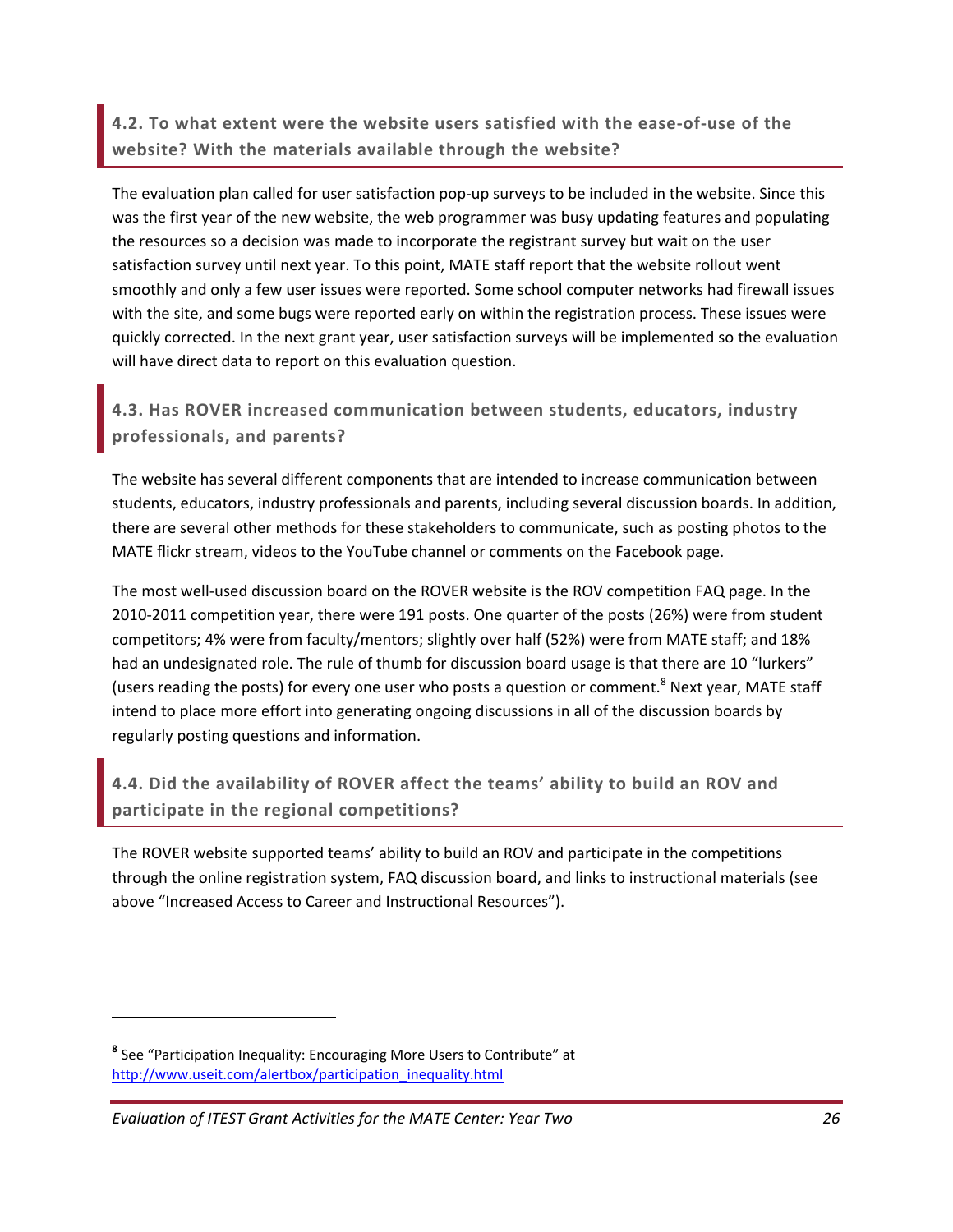## **Broader Impacts**

The MATE Center's ITEST activities have been leveraged by regional coordinators and participants in ways that were unanticipated during the writing of the proposal. Thus, they don't fit under any particular evaluation question. Since the evaluation was not set up to monitor these activities, the findings presented here should be considered preliminary. Next year, the evaluation tools will be modified to capture more of this data.

These "broader impacts" fall into three main categories:

- 4. Leveraging ITEST activities/funding to raise additional funding by regional coordinators, teachers, schools, and student teams
- 5. Using ROVs and ROV-based activities outside of the competition by teachers and students
- 6. Involving college students to mentor middle school ROV teams in several competition regions

#### **Leveraging ITEST Activities/Funding**

Faculty who led ROV teams and/or attended the Summer Institute reported that they have applied for and won funding from grants and school boards and have received equipment donations from local industry. Examples include the following:

*I applied for, and was awarded, a NASA Summer of Innovation grant. The amount was for \$2000. The purpose is to pay for a workshop for Cub Scouts and Boy Scouts to learn about the Marine Technology Field and to design and build an ROV. We are going to have some professionals from the Marine Technology field come and talk to the boys as well as taking a field trip to Nauticus Museum. The culmination is for the boys to design, build and test 2 (possibly 3) ROV's complete with cameras.*

*I received a Dean Memorial Legacy Grant from the State of California 4‐H Program in the amount of \$800 to be used for tools and equipment.*

*I have full support of my school and its board to develop ROV programs as I wish. I even have a small budget.*

Additionally, ROV competition regions outside of the United States have leveraged news of the ITEST grant raise additional funds.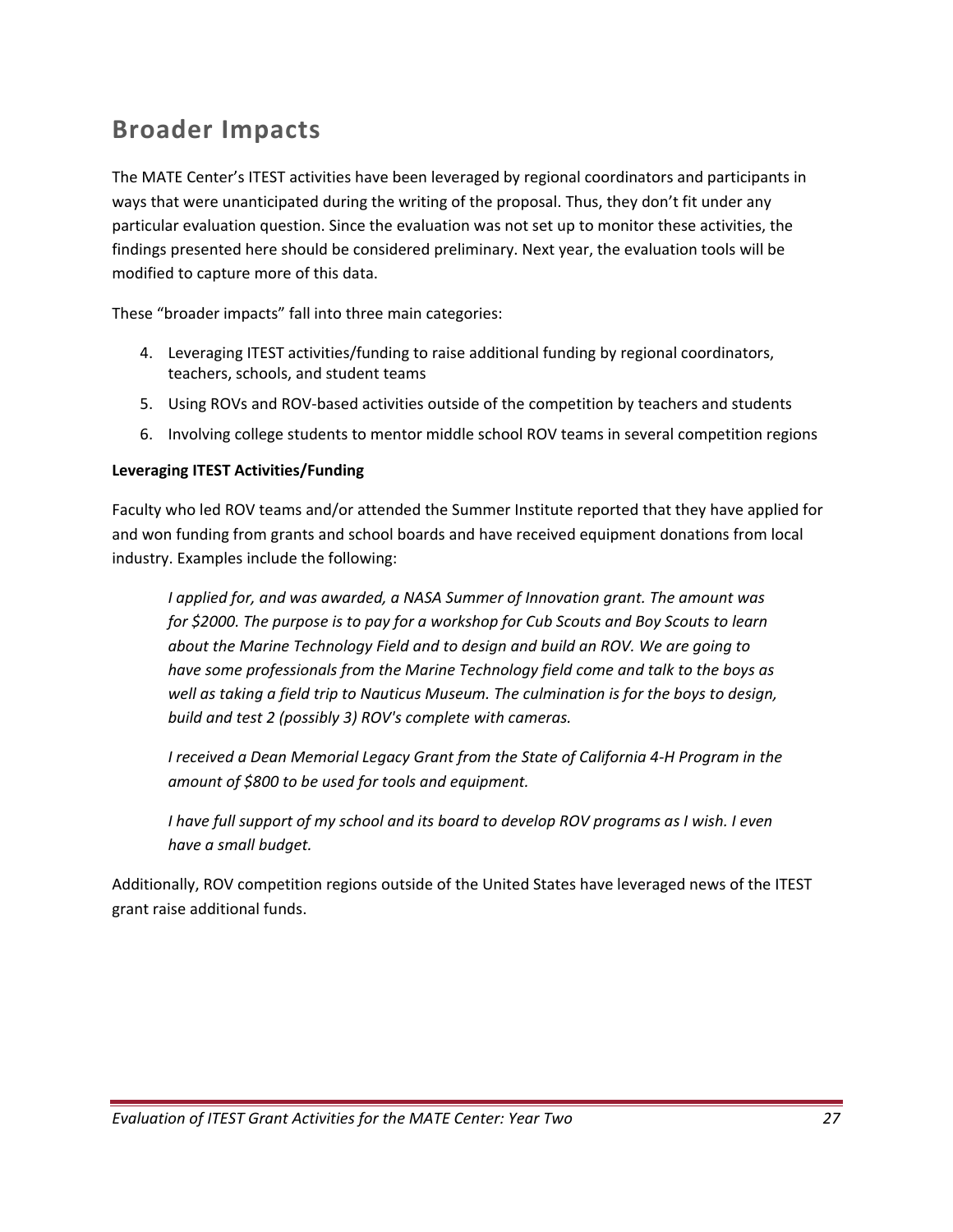#### **Using ROVs outside the Competition**

Many faculty have reported using ROVs or ROV‐based activities outside of the competition, incorporating these tools and topics into their classes or clubs in order to bring science to life. Examples include the following:

*The ITEST funded project helped us leverage this film project with the Great Lakes Stewardship Initiative. In the end, the students talk about both preparing for the MATE competition and using ROVs to study zebra mussels/shipwrecks. http://vimeo.com/25825942, password: syrup*

*My marine science class built ROV's and have acquired an underwater video camera which we have attached to a ROV to monitor marine life in our area.*

*My kids had a blast! They are planning on building an ROV this summer to take down the river with them!*

I am using my ROV group to promote this new science area for our local 4-H program. We *are planning demonstrations at 4 different events in the spring and summer.*

*I am once a week exploring a field of marine science with the students and companies and government agencies that rely on this skill and education.* 

*It [the Summer Institute] opened my experiences I could share with my students ‐ we followed SCINI when it went to the Arctic and even took data from the Arctic to graph in the classroom. Having the students view my pictures from MBARI and seeing their teacher there and then SCINI on the news ‐ brought home the relevance.*

### **College Students as Middle School ROV Team Mentors**

In several regions, the regional coordinator matched up college students – in many cases, former ROV competitors themselves – with middle school ROV teams to work with them throughout the competition season. College students also acted as helpers at the workshops. In some cases, the college students received a small stipend (though they stated that they would have done the work without it), and in other cases, they received service learning credit, Presidential Volunteer Service Awards, or simply volunteered their time with no recompense. This arrangement worked well for the regional coordinators, college students and middle school students and teachers.

Involving college students as mentors helped the regional coordinator ensure that the middle school teams had the one‐on‐one support that many of them needed. Since over half of the teachers at the workshops (56%) were concerned about having the technical skills and expertise, the additional technical support was a boon for many of them.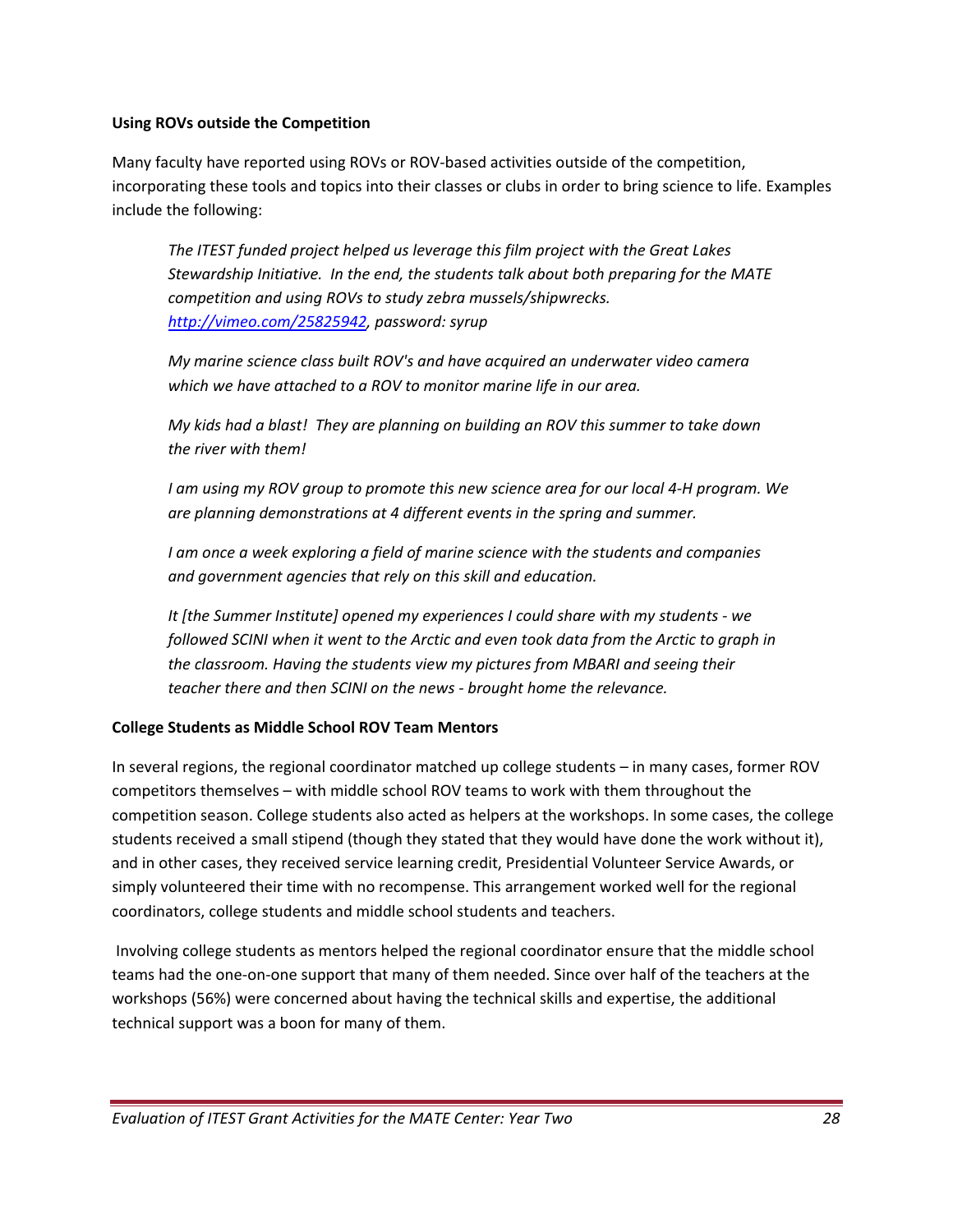Anecdotal reports suggest that the involvement of college students as mentors can lead to profound experiences for both the college and middle school students. Many sources reported that the middle school students found the college students to be approachable representatives of science. These young adults modeled the paths that the middle school students could take to a STEM career. One service learning college student described his conversations with his team as follows:

*I was further prepared to . . . talk to them about the importance of what they are doing and how it connects back to what they are currently learning in their classes. To my surprise, the students responded with questions about college and studying marine science. Although they did not know how to start the conversation, they were interested and wanted to know more about that application and connection of ROV building with their future.* 

The college students indicated that acting as a mentor was a valuable experience for them because it helped improve their science communication, deepened their own knowledge, and acted as a valuable resume builder. Their descriptions of their experiences were filled with adjectives like "exciting", "ecstatic", "amazed".

# **Breakdowns by Demographics**

### **Background: Demographics of Students, Teachers and Industry Representatives**

According to the demographic data in the surveys (N=267), the students were about one‐third female (35%), half (50%) were of minority backgrounds  $^9$ , 44% came from high poverty areas<sup>10</sup>, and 5% reported that they had disabilities requiring accommodations.  $^{11}$ 

The project has made efforts to include the participation of teachers, college students, staff, and competition judges (industry professionals) of diverse backgrounds who can serve as role models for the middle school students. Half of the teachers (50%) working with ITEST teams were female, and 20% were of minority backgrounds. $^{12}$ 

**<sup>9</sup>** The sample size of participant surveys from each ethnicity was not large enough to do analysis by individual ethnicity. Instead, all non-white respondents were coded as "minority", and results were analyzed by this "minority status" variable.

**<sup>10</sup>** High poverty areas were defined as zip codes where the percentage of families with children under age 18 in poverty was higher than the nationwide average of 13.6%. This calculation is based on data from 1999 reported in 2000; poverty data from the 2010 Decennial Census will be released in December 2011 and will be used in next year's evaluation.

**<sup>11</sup>** As noted in the methodology section, student surveys were not collected from all of the regions; thus, the demographics reported here do not match the overall demographics reported elsewhere.

**<sup>12</sup>** The teacher survey did not ask about disability or socioeconomic status.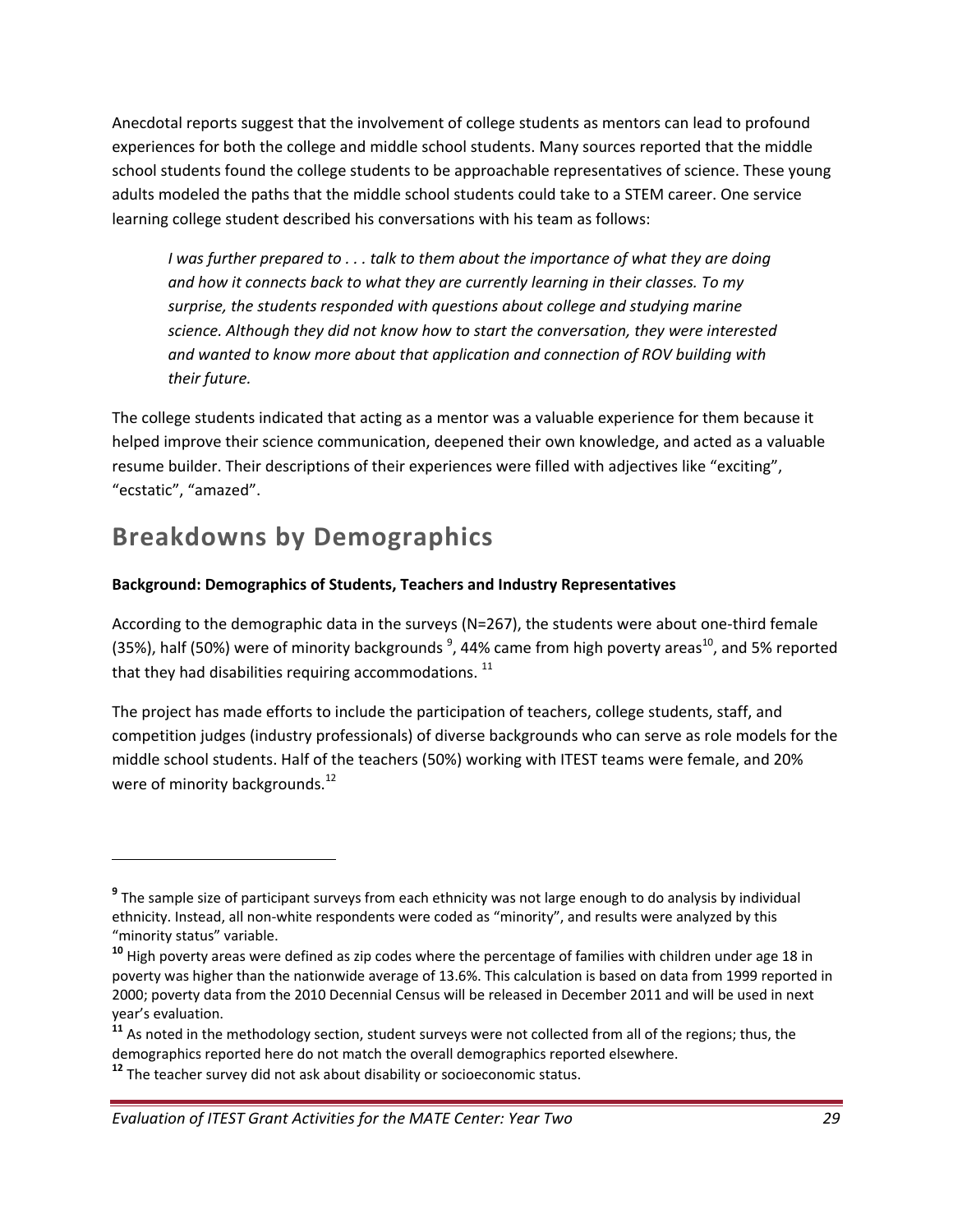This was the first year of the evaluation to incorporate a survey that collected demographic information from the industry representatives who serve as judges at the competitions. In order to minimize the surveying burden on the regional coordinators, this survey was only administered at the international competition. While SCOUT teams do not participate in the international competition, it is believed that the demographic breakdown of the judges at the SCOUT regional competitions is very similar to that of the international competition judges. Among the judges, 32% were female, 19% were of minority ethnic backgrounds, and 7% had disabilities that required accommodations.<sup>13</sup> Next vear, demographic information will be collected on the ITEST competition judges as well.

### **Analysis of Student Demographics**

In the last report, preliminary results presented the trends by gender and ethnicity only. This year, the analysis took a different approach. Rather than simply look at trends, the changes in survey administration methods helped us produce a dataset more suitable for more sophisticated analysis. Thus, we looked for statistically significant differences between the under‐represented students and the students who more typically participate in these types of STEM events.

This new analysis begged the question: how should success be defined? In consultation with project managers, the evaluators decided that the measure of successfully engaging under‐representative students would be that their results were not statistically different from the other students' results. In other words, the under‐represented students made the same gains as the other students.

#### **Findings by Student Demographics**

Overall, there were few statistically significant differences by gender, ethnicity, disability or socioeconomic status, indicating that the ROV program is effective in producing positive results for under‐represented students as well as the students who traditionally participate in STEM learning opportunities.

In many cases, the significant differences were in the measures of knowledge, interest, and awareness *prior* to participation in the program, which is not surprising if the under‐represented students had less exposure to the subject matter before joining the program.

This section discusses the measures where there were statistically significant differences between the under‐represented students and the other students. The analysis focuses on the following topics:

- Awareness of STEM careers
- Interest in STEM careers
- Interest in STEM topics
- STEM knowledge

**<sup>13</sup>** The judges' survey did not ask about socioeconomic status.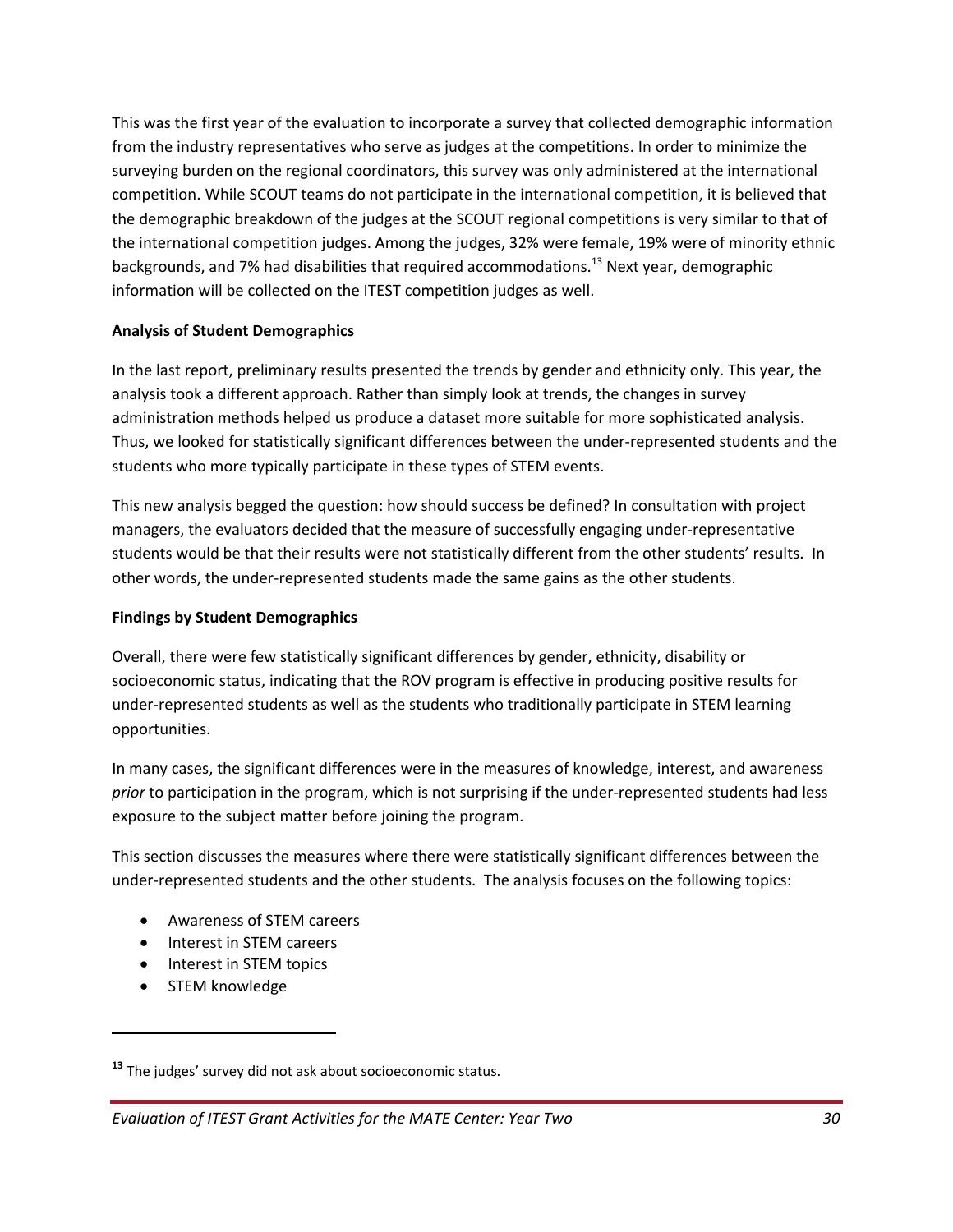In an interesting finding outside of these topics, students with disabilities were significantly more likely to indicate that participating in the program had opened new opportunities for them (students with disabilities: 33%; without disabilities: 13%).

### **Awareness of STEM Careers**

Students were asked to rate their level of awareness of marine science, technology, engineering and math (STEM) careers before building their ROV. They were then asked if they knew more about STEM careers after building their ROV, and if so, how much more.

- **Gender:** Prior to building their ROVs, male students were more likely (11%) than the female students (4%) to know a lot about STEM careers. Both male and female students made strong gains in their career awareness, and that difference disappeared in the post‐program ratings. There were no statistically significant differences in their awareness of STEM careers after the program.
- **Ethnicity:** There were no significant differences between the responses of the minority and the white students. Both groups reported increased STEM career awareness.
- **Socioeconomic status:** Students living in high poverty areas had no differences in their pre‐ program ratings, but they were less likely (73%) than the other students (84%) to state that their awareness of STEM careers increased after the program. Interestingly, among the students who marked that they knew more after the program, there were no significant differences between the low and high poverty students in the *amount* more that they knew.
- **Disability status:** There were no significant differences between the responses of the students with and without disabilities. Survey results showed improved career awareness in both groups.

### **Interest in STEM Careers**

The survey asked students if their ROV project made them more interested in a marine career, less interested, or didn't affect their level of interest. Across the board, students indicated that their ROV project had made them more interested in a marine career. There were no significant differences by gender, ethnicity, socio‐economic status, or disability status.

### **Interest in STEM Topics**

The survey explored interest in STEM topics in two different ways. First, the survey asked if the students' ROV project made them want to learn more about marine science, technology and engineering. Next, the students were asked if their ROV project increased their desire to take any of a list of courses. Students could mark as many courses as they wished out of a list including math, computer science, engineering, science, and hands‐on classes or club activities.

Regardless of gender, ethnicity, socioeconomic status and disability status, students marked that the ROV project made them want to learn more about marine science, technology, and engineering. There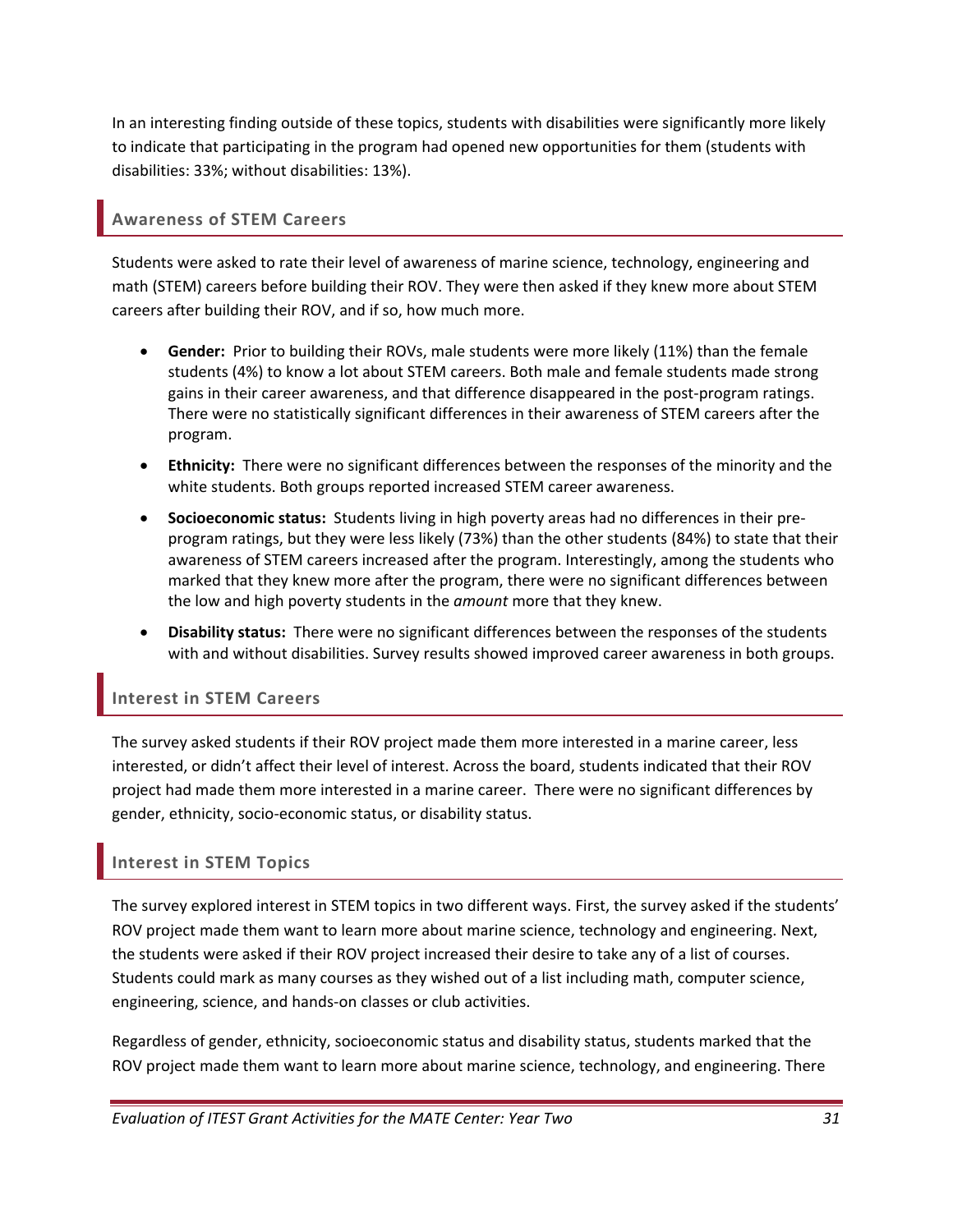were no statistically significant differences between the under-represented students and the other students in this topic.

There were statistically significant differences in the courses that the students marked:

- **Gender:** There were no differences between the genders in their increased desire to take math, science, or hands‐on classes or clubs. However, male students were more likely than females to state that the project increased their desire to study computer science (male: 37%, female: 25%) or engineering (male: 67%, female: 31%).
- **Ethnicity:** There were no significant differences between the responses of the minority and the white students.
- **Socioeconomic status:** There were no significant differences between the responses of the students living in high and low poverty areas.
- **Disability status:** Students with disabilities were less likely than other students report an increased desire to take engineering courses (students with disabilities: 17%; without disabilities: 56%) or hand‐on classes (students with disabilities: 25%; without disabilities: 54%). There were no differences by disability status in the students' increased desire to take math, computer science, or science.

### **STEM Knowledge**

There were no statistically significant differences in the gains in knowledge about deepwater oil spills between the under‐represented students and the other students. However, under‐represented students were less likely to say that they knew what an ROV was *before* they built one, indicating a lack of exposure to the topic before joining the program:

- **Gender:** Female: 34%; male: 53%
- **Ethnicity:** Minority: 37%; white: 54%
- **Socioeconomic status:** Students in high poverty areas: 37%; low poverty areas: 51%
- **Disability status:** No statistically significant difference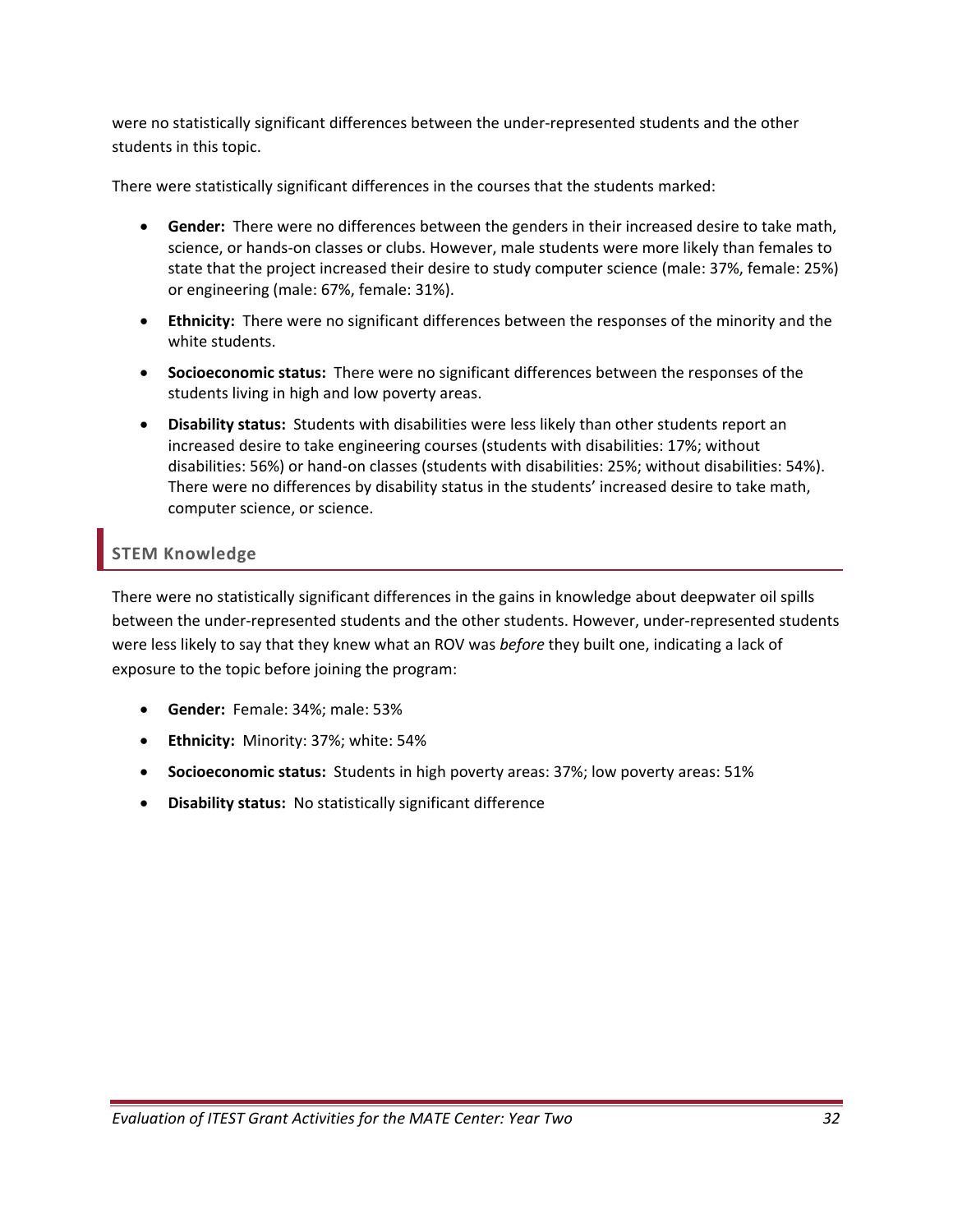# **CONCLUSIONS**

Overall, the MATE Center successfully implemented the second year of ITEST grant activities, expanding the SCOUT class ROV competition from four to eight regions across the country. Activities supporting the entry‐level ROV competition included conducting student and teacher workshops and a week‐long Summer Institute, drafting a new ROV‐focused STEM curriculum, assessing existing STEM career materials for middle school students, and launching the new ROV Education and Resources website.

Evaluation results continue to show strong positive outcomes for both teachers and students. For the second year, the professional development activities were effective in increasing teachers' understanding of ocean STEM careers, strengthening their commitment to lead middle school teams in the ROV competition, and improving their confidence in facilitating STEM learning experiences.

Input from students, teachers and parents all pointed to the strong gains made by students. Involvement in the ROV competition generated greater awareness and interest in pursuing STEM careers, increased interest in studying STEM topics, improved STEM knowledge and skills, and increased teamwork, critical thinking and problem solving skills.

Parents were passionate supporters of their children's involvement in the program, with comments such as "I think the ROV program is unique hands-on application of science/technology. Equally important is learning to work together, problem‐solve, etc. This program is awesome!!!" Educational research has stressed the importance of family support in a students' choice to follow a STEM career path. Evaluation results show that the ROV program impacted the participants' parents as well, making it easier for them to picture their child in a STEM career.

For the first time in the 10 years of the MATE Center's ROV competition, this evaluation was able to dig deeper into the effectiveness of the competition for under-represented students: females, minority ethnicities, students living in high poverty areas and students with disabilities. Overall, the evaluation found that the program was effective in producing positive results for under-represented students as well as the students who traditionally participate in STEM learning opportunities.

In the third and final year of the grant, the program will continue its roll-out to an additional four regions, bringing the total to 12. This will provide the evaluation with a larger sample size and an additional year's trend data. The final evaluation report will be summative, tracing the trends and impacts of the program across the three years of the grant and its plans for sustainability in future years.

.